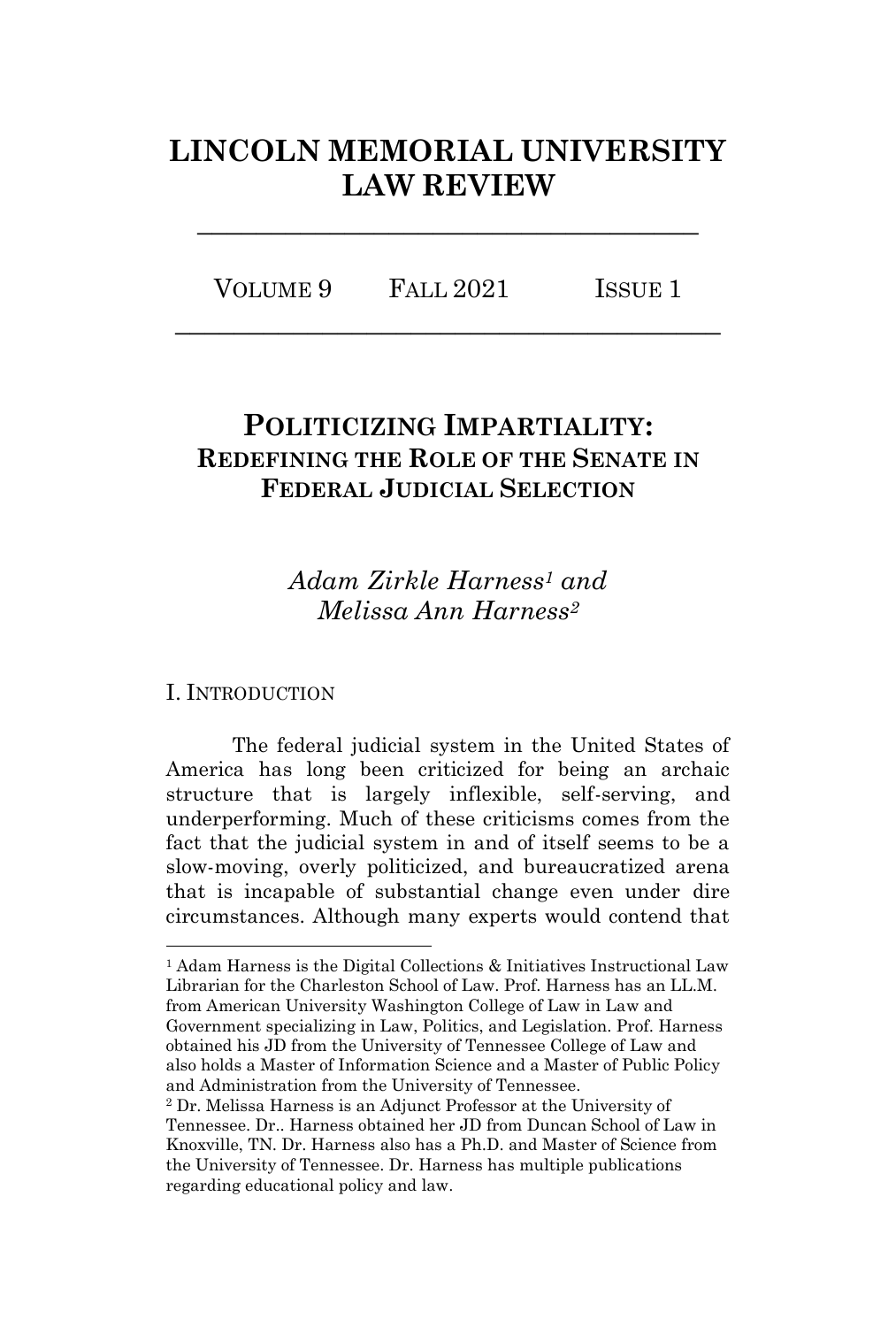this kind of unchanging or inflexible system is in fact how the U.S. government was meant to operate, we have seen in recent years a precipitous towards the federal judicial system and those nominated for judicial roles within it from the very body that many argue is meant to safeguard the structure itself—the Senate.

Bearing in mind that the U.S. is a country of laws through which Americans rely on courts within the local, state, and federal governments to ultimately protect them from overreaching legislatures, it becomes ironic that the Senate is allowed to play politics with a system set up to select individuals qualified to impartially uphold and interpret federal statutes and the Constitution. The rules for selecting federal judges are constantly changing because the Senate is a political body that changes with each election. The U.S. needs a system in place that will provide a stable means to select and confirm all federal judges so that the federal judiciary can begin to function adequately.

#### II. ARE CHANGES REALLY NECESSARY IN THIS PROCESS?

In the United States, each state has its own judicial selection process to select the men and women relied upon to make these decisions as judges, either by election, appointment, or a hybrid system. <sup>3</sup> In contrast, the U.S. government uses an appointment system for the federal judicial selection process, selecting and appointing all federal judges for life. <sup>4</sup> Federal judges cannot be removed from the bench unless the judge is impeached for and convicted of "Treason, Bribery, or other high Crimes and Misdemeanors." <sup>5</sup> While the federal judicial selection process may not allow the judges to be held accountable by the people, like many state systems, it does isolate the federal judicial branch from the ebb and flow of politics and allows

wordpress.com/2014/12/judicial\_selection\_roadmap-authcheckdam.pdf. <sup>4</sup> USHISTORY.ORG, *How Judges and Justices Are Chosen*, AM. GOV'T

<sup>3</sup> *See* A.B.A. COAL. FOR JUST., JUDICIAL SELECTION: THE PROCESS OF CHOOSING JUDGES 5 (2008), https://monsieurdevillefort.files.

ONLINE TEXTBOOK, http://www.ushistory.org/gov/9d.asp (last visited Sept. 10, 2021).

<sup>5</sup> U.S. CONST. art. II, § 4. *See* ELIZABETH BAZAN, CONG. RESEARCH SERV., RL32935, CONGRESSIONAL OVERSIGHT OF JUDGES AND JUSTICES, 11-12 (2005), https://sgp.fas.org/crs/misc/RL32935.pdf.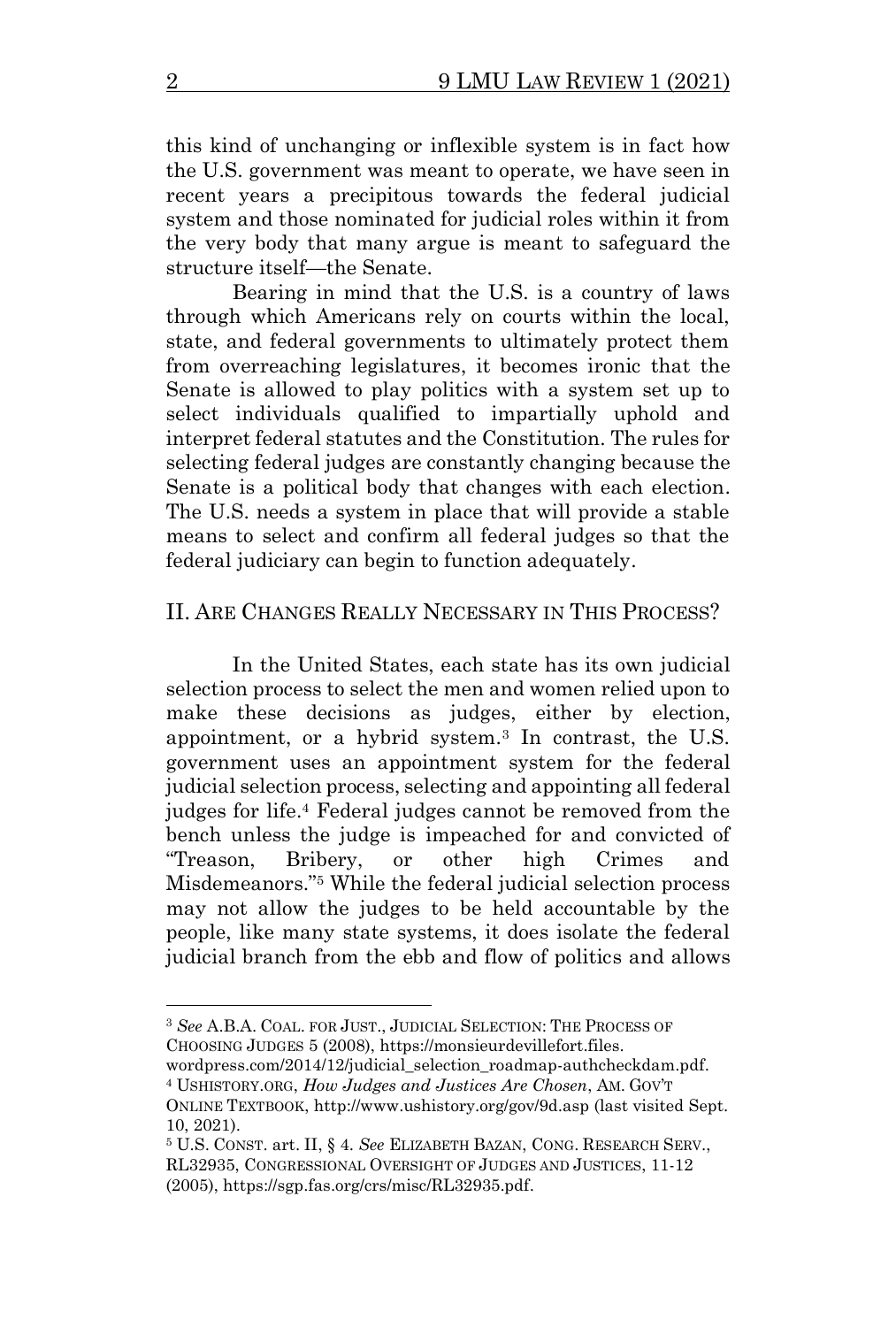the federal judiciary to act as a buffer to policy lightning.<sup>6</sup> However, there is contention concerning the nomination of federal judges within the realm of partisan political choice rather than suitability for such a prestigious and honorable position, one that should be afforded to those that are most suited for impartiality and fairness rather than political astuteness.

We must bear in mind that there are ninety-four district courts, thirteen circuit courts of appeals, and the Supreme Court that make up the federal judiciary system.<sup>7</sup> These courts handle many different cases, including cases that state courts may not have the authority to remedy or decide.<sup>8</sup> To function adequately, each court requires multiple judges due to the intense caseload put upon the federal judiciary every year. Bottlenecks are quite common with many decisions taking years to be finalized. However, the bottleneck does not begin when a case is filed but with the Senate and the process by which federal judges are chosen.

The judicial selection process has been criticized by scholars for many decades.<sup>9</sup> Every federal judge is selected by the President and confirmed by the Senate.<sup>10</sup> The federal

<sup>6</sup> Policy lightning is the over-reactive response generated whenever the public reacts to a perceived crisis, such as the perceived notion that all Muslims are terrorists and should be banned from the United States. <sup>7</sup> ADMIN. OFFICE OF THE U.S. COURTS, UNDERSTANDING THE FEDERAL JUDICIARY 4, http://www.uscourts.gov/file/understanding-federalcourtspdf.

<sup>8</sup> *See* ADMIN. OFFICE OF THE U.S. COURTS, *Types of Cases*, U.S. COURTS, http://www.uscourts.gov/about-federal-courts/types-cases (last visited Sept. 10, 2021) (explaining that federal court handle many different types of cases, such as civil cases between people or organizations from different states; cases that impact multiple states; bankruptcy cases; federal criminal cases; appeals from state cases; and cases that raise an issue, or "federal question," involving a federal statute, the United States Constitution, or the United States Government itself).

<sup>9</sup> *See generally* Burke Shartel, *Federal Judges – Appointment, Supervision, and Removal – Some Possibilities Under the Constitution*, 15 J. AM. JUD. SOC. 21 (1932); Anne Joseph O'Connell, *Shortening Agency and Judicial Vacancies Through Filibuster Reform? An Examination of Confirmation Rates and Delays From 1981 to 2014*, 64 DUKE L. REV. 1645 (2015); Steven I. Friedland, *"Advice And Consent" in the Appointments Clause: From Another Historical Perspective*, 64 DUKE L.J. ONLINE 173 (2015); Stephanie K. Seymour, *The Judicial Appointment Process: How Broken is It?*, 39 TULSA L. REV. 691 (2004); Michael Teter, *Rethinking Consent: Proposals for Reforming the Judicial Confirmation Process*, 73 OHIO ST. L.J. 287 (2012).

<sup>10</sup> *See* U.S. CONST. art. II, § 2.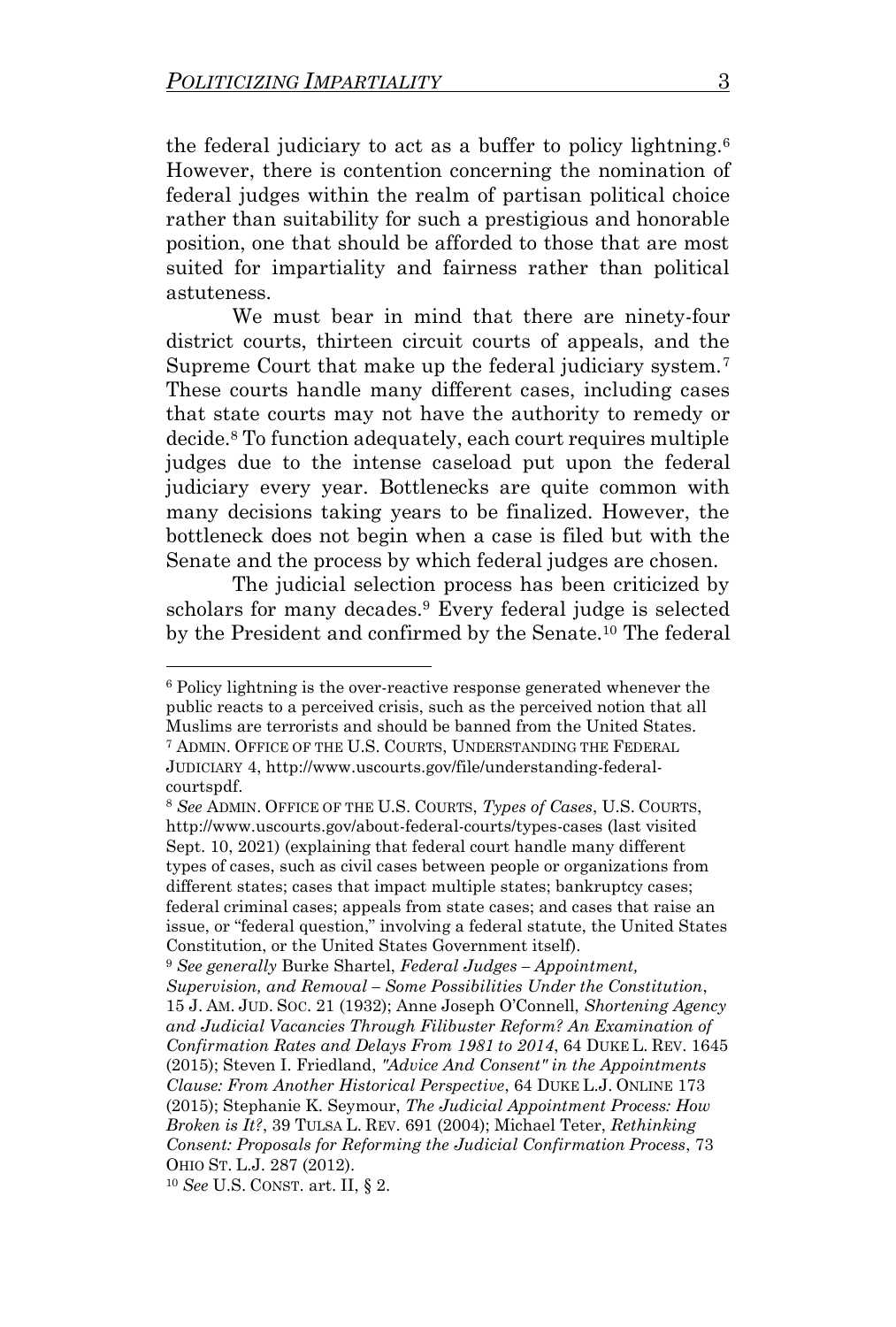appointment process set up in the U.S. Constitution requires that the President choose whom he believes would be qualified to fill an office, and then the Senate confirms that the nominee is qualified to fulfill the requirements of the office.<sup>11</sup> However, the Constitution does not specify the exact role of the Senate, nor the process of how the Senate fulfills its duty under the Appointment Clause.<sup>12</sup> Although in many instances there are long-standing traditions that the Senate falls back on for judicial selection and appointment, the lack of instruction regarding the role of the Senate has created many problems, and the last several decades have been a prime example of the issues surrounding the judicial selection process.

For example, throughout the Obama Administration, a large number of vacancies plagued the federal judiciary.<sup>13</sup> Many of these vacancies are open for years, causing huge backlogs in the federal courts that left many cases waiting to be heard. <sup>14</sup> However, in his eight-year term, President Obama nominated 320 judges during his tenure as president.<sup>15</sup> George W. Bush before him had 322, and Bill Clinton ended his presidency with 367. <sup>16</sup> Strikingly, President Trump, who worked closely with Majority Leader Mitch McConnell along with other Senate Republicans over his four-year presidency, was able to nominate and confirm 226 individuals, largely reshaping the federal courts of appeals. <sup>17</sup> President Trump's appointments currently account for one-fourth of all active federal judges.<sup>18</sup> He was able to do so with the quick and deliberate backing of politically motivated Senators.<sup>19</sup>

Further, during this time, we saw the problem within the federal judiciary and Senate appointment process be

<sup>11</sup> *Id*.

<sup>12</sup> *Id*.

<sup>13</sup> *See* O'Connell, *supra note 7*, at 1646-53.

<sup>14</sup> ADMIN. OFFICE OF THE U.S. COURTS, *Current Judicial Vacancies*, U.S. COURTS, https://www.uscourts.gov/judges-judgeships/judicial-

vacancies/current-judicial-vacancies (last visited July. 28,2021).

<sup>15</sup> John Gramlich, *How Trump Compares with Other Recent President in Appointing Federal Judges*, PEW RESEARCH CTR. (Jan. 13, 2021),

https://www.pewresearch.org/fact-tank/2021/01/13/how-trump-compareswith-other-recent-presidents-in-appointing-federal-judges.

<sup>16</sup> *Id*.

<sup>17</sup> *Id*.

<sup>18</sup> *Id*.

<sup>19</sup> *Id*.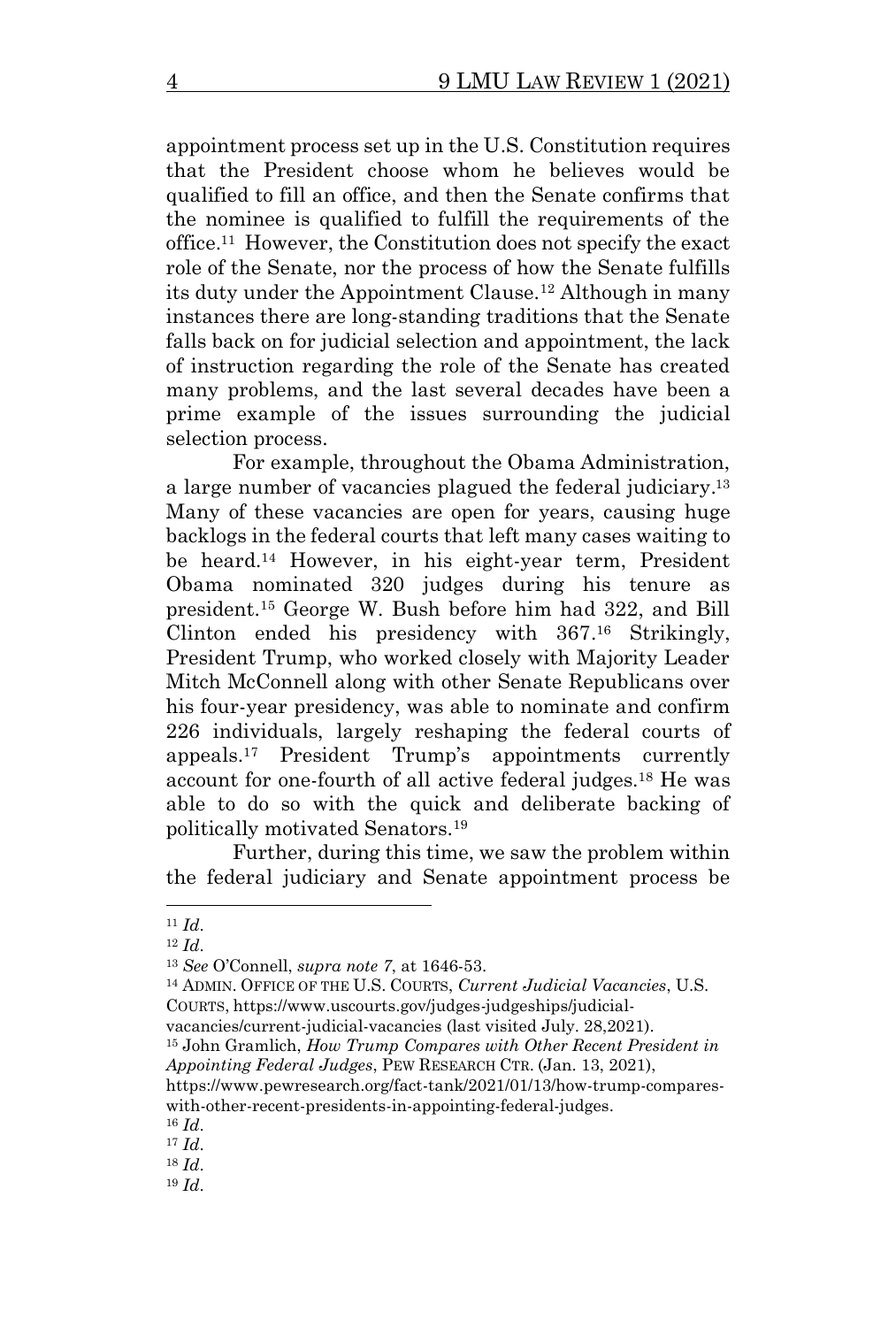pushed to the forefront of public scrutiny by the death of Associate Justice Antonin Scalia, and more recently upon the death of Associate Justice Ruth Bader Ginsburg. Upon Justice Scalia's death, Senate Republicans vowed that President Obama would not be allowed to choose his successor,<sup>20</sup> essentially crippling the Supreme Court for an entire year. By taking this course of action, the Supreme Court was hampered in its ability to make decisions since any opinions that did not include at least five justices could be ignored or interpreted narrowly, as is always the case within the Supreme Court.<sup>21</sup> This caused confidence to wain among the American people in our judicial process.<sup>22</sup>

Many Republican Senators used the excuse that President Obama was in the last year of his term of office to justify refusing to allow any hearings or votes regarding President Obama's nominee, Chief Judge Merrick Garland.<sup>23</sup> Justice Scalia died on Feb. 13, 2016, almost seven months before the election and almost 11 months before President Obama left office. <sup>24</sup> Chief Judge Merrick Garland was nominated on Mar. 16, 2016.<sup>25</sup> Republican Senators actively ignored Judge Garland's nomination and created a precedent that Supreme Court vacancies could not be filled by a president during an election year.<sup>26</sup> However, this precedent was ignored following the death of Justice Ginsburg in 2020, when President Trump nominated and the Republican

senate-republicans-say-no-hearings-for-supreme-court-nominee/.

https://www.nytimes.com/2016/02/14/us/antonin-scalia-death.html. <sup>25</sup> Barrack Obama, Remarks by the President Announcing Judge Merrick Garland as His Nominee to the Supreme Court (March 16, 2016)

(transcript available at [https://obamawhitehouse.archives.gov/the-press](https://obamawhitehouse.archives.gov/the-press-office/2016/03/16/remarks-president-announcing-judge-merrick-garland-his-nominee-supreme)[office/2016/03/16/remarks-president-announcing-judge-merrick-garland](https://obamawhitehouse.archives.gov/the-press-office/2016/03/16/remarks-president-announcing-judge-merrick-garland-his-nominee-supreme)[his-nominee-supreme\)](https://obamawhitehouse.archives.gov/the-press-office/2016/03/16/remarks-president-announcing-judge-merrick-garland-his-nominee-supreme).

<sup>20</sup> *See* Mike DeBonis & Paul Kane, *Republicans Vow No Hearings and No Votes for Obama's Supreme Court Pick*, WASH. POST (Feb. 23, 2016), https://www.washingtonpost.com/news/powerpost/wp/2016/02/23/key-

<sup>21</sup> *See* James F. Spriggs II & David R. Stras, *Explaining Plurality Decisions*, 99 GEO. L.J. 515, 520 (2011).

<sup>22</sup> *Id*.

<sup>23</sup> Ron Elving, *What Happened with Merrick Garland in 2016 and Why It Matters Now*, NPR (June 29, 2018, 5:00 AM),

https://www.npr.org/2018/06/29/624467256/what-happened-with-merrickgarland-in-2016-and-why-it-matters-now.

<sup>24</sup> Adam Liptak, *Antonin Scalia, Justice on the Supreme Court, Dies at 79*, N.Y. TIMES (Feb. 13, 2016),

<sup>26</sup> Elving, *supra* note 21.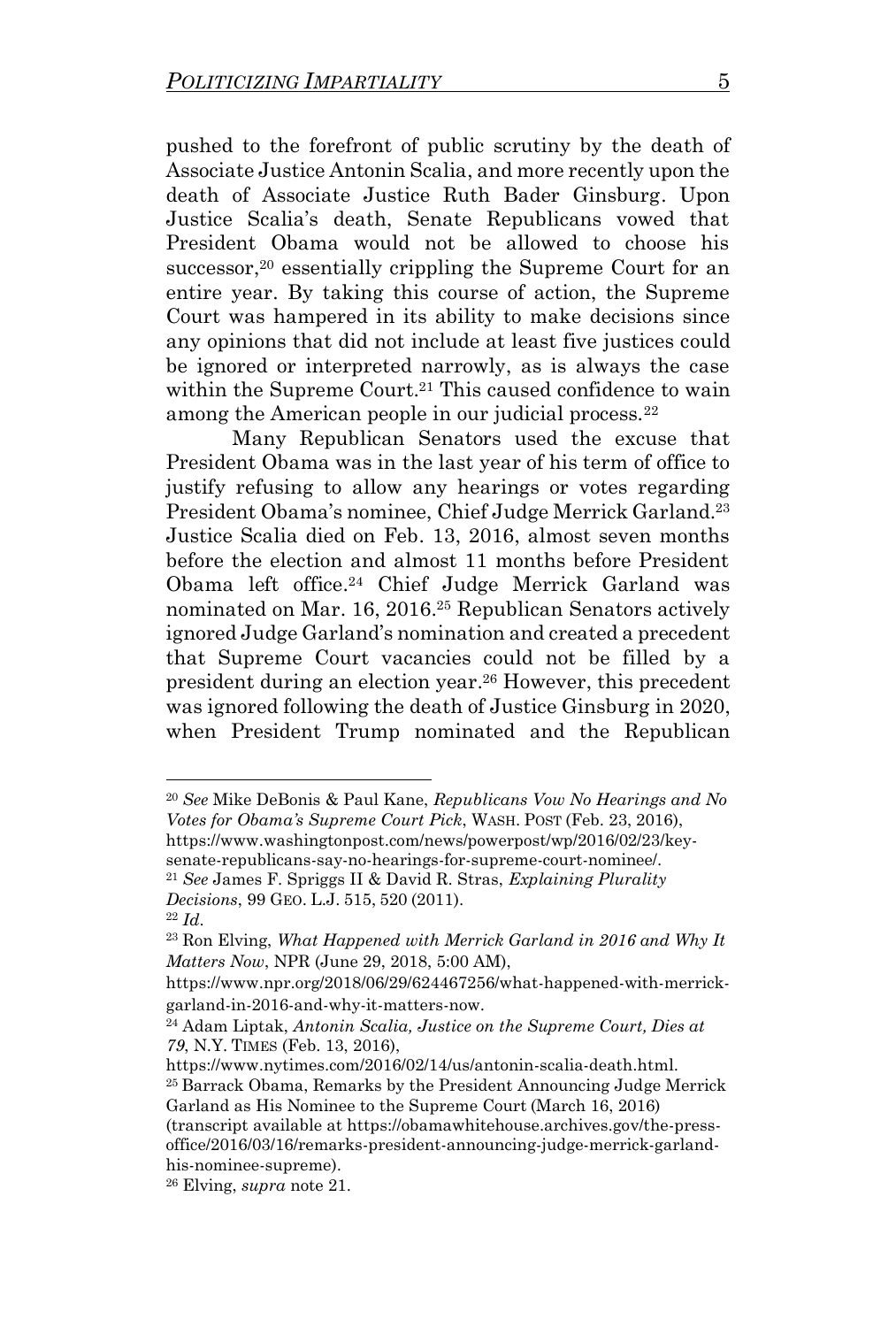Senate confirmed a then federal appeals court judge, Amy Coney Barrett. <sup>27</sup> Justice Ruth Bader Ginsburg died on September 18, 2020, and by October 27, 2020, Barrett was sworn in as the new justice on the Supreme Court only seven days before the presidential election was to take place, thus breaking their own precedent regarding Supreme Court appointments set forth during an election year in 2016.<sup>28</sup>

The appointment process for the federal judiciary has been criticized repeatedly throughout the history of the United States, but problems with Supreme Court nominations have gone largely unnoticed because both political parties have been able to contribute to the system in a manner that seemed fairer and more impartial. <sup>29</sup> However, the hypocrisy regarding the Senate's behavior during the nomination of Merrick Garland in 2016 versus the nomination of Amy Coney Barrett in 2020 has shown the issues surrounding the appointment of Supreme Court Justices whenever the Senate is allowed to delay or expedite judicial appointments for political reasons. 30

Delays and issues, as mentioned above, are attributable to the political nature of the Senate and the current rules (or lack thereof) the Senate has in place regarding the judicial selection process; politics has been a part of the process since the very establishment of the United States, beginning with the nomination of a Naval Officer in Savanna, Georgia by President George Washington.<sup>31</sup> However, we are seeing more turmoil and, in turn, a breach of confidence in a system that is already highly criticized for being unequal and inequitable. <sup>32</sup> To solve the issues with the

<sup>27</sup> Nicholas Fandos, *Senate Confirms Barrett, Delivering for Trump and Reshaping the Court*, N.Y. TIMES (Oct. 26, 2020), https://www.nytimes. com/2020/10/26/us/politics/senate-confirms-barrett.html. <sup>28</sup> *Id*.

<sup>29</sup> *See generally* Shartel, *supra* note 7; O'Connell, *supra* note 7 Friedland, *supra* note 7; Seymour, *supra* note 7; Teter, *supra* note 7.

<sup>30</sup> *See* Fandos, *supra* note 25; *see also* Elving, *supra* note 21.

<sup>31</sup> *See* Charlene Bickford, *Setting Precedent: The First Senate and* 

*President Washington Struggle to Define "Advice and Consent,"* 7 FED.

HIST. 1, 6-12 (2015) (discussing the nomination of Benjamin Fishbourn and the creation of "senatorial courtesy").

<sup>32</sup> *See* Joanna Shepherd & Michael S. Kang, *Partisan Justice: How Campaign Money Politicizes Judicial Decisionmaking in Election Cases*, AM. CONST. SOC'Y, https://www.acslaw.org/analysis/reports/partisan-

justice/ (last visited July 12, 2021) (explaining how elected judges usually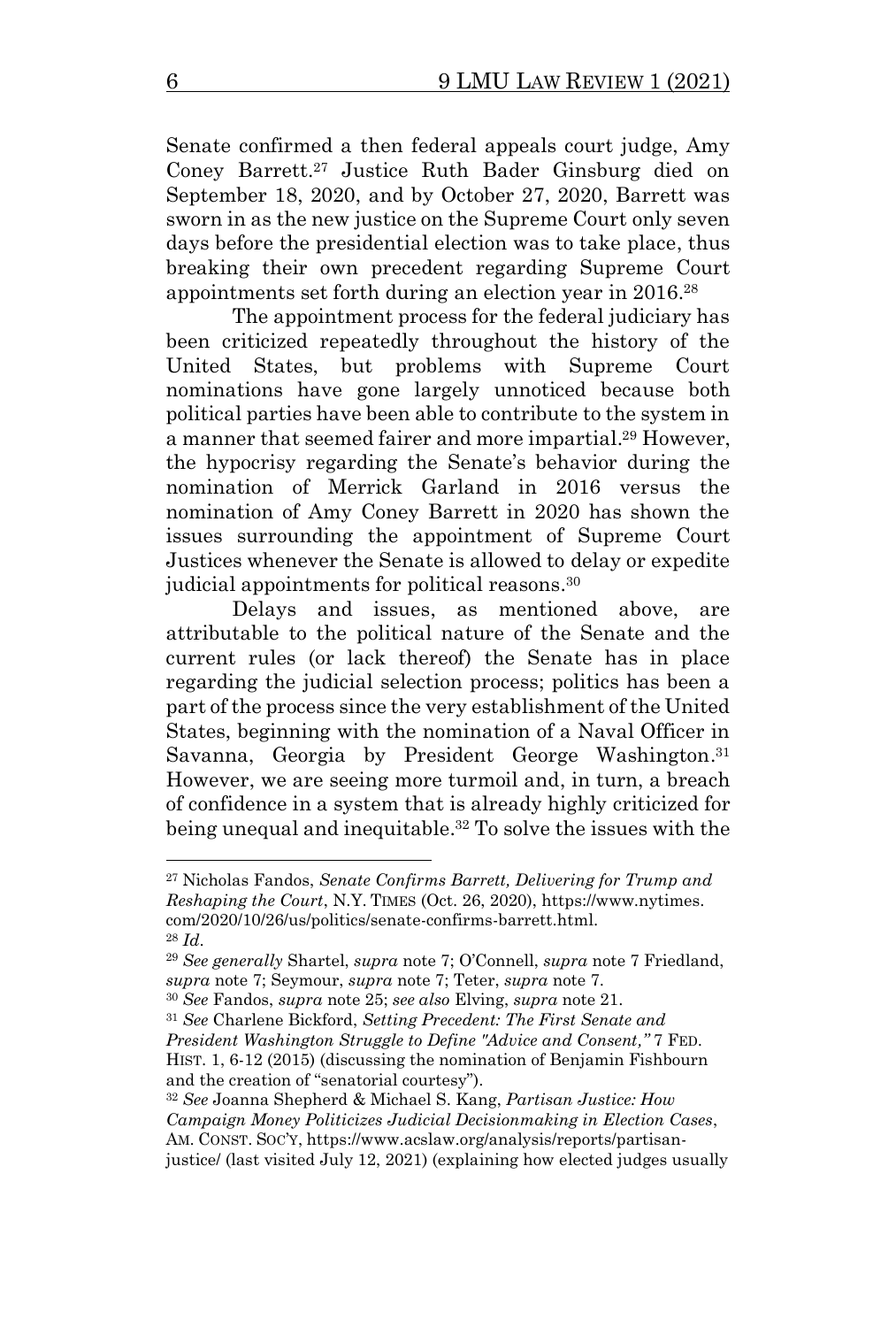federal judicial selection process quickly, we must determine if the Constitution allows the Senate to change how judicial nominees are approved without a constitutional amendment.

#### III. FEDERAL JUDICIAL SELECTION PROCESS

The federal government uses an appointment judicial selection process to appoint federal judges; the basic process itself is outlined under Article II, Section 2 of the U.S. Constitution, commonly referred to as the Appointments Clause:

> [The President] shall nominate, and by and with the Advice and Consent of the Senate, shall appoint . . . Judges of the Supreme Court, and all other Officers of the United States, whose Appointments are not herein otherwise provided for, and which shall be established by Law: but the Congress may by Law vest the Appointment of such inferior Officers, as they think proper, in the President alone, in the Courts of Law, or in the Heads of Departments.<sup>33</sup>

As seen above, the federal judicial appointment process is currently broken into two parts: the nomination process and the confirmation process, both of which we will expand on further below. Since neither the Constitution itself nor the drafters of the Constitution explain exactly how the Senate is supposed to provide "advice and consent," the Senate has established "traditions" that help them decide their role in

vote for litigates from their own party when deciding cases, and while appointed judges are less likely to do so, partisan decisionmaking is getting worse). S*ee also* Rachel Shelden, *The Supreme Court Used to Be Openly Political. It Traded Partisanship for Power.*, WASHINGTON POST, (Sept. 25, 2020), https://www.washingtonpost.com/outlook/supremecourt-politics-history/2020/ 09/25/b9fefcee-fe7f-11ea-9ceb-

061d646d9c67\_story.html (discusses how the Supreme Court is viewed more favorably and is considered more legitimate whenever the Justices act apolitical; also discusses how many Americans what the Supreme Court removed from politics).

<sup>33</sup> U.S. CONST. art. II, § 2.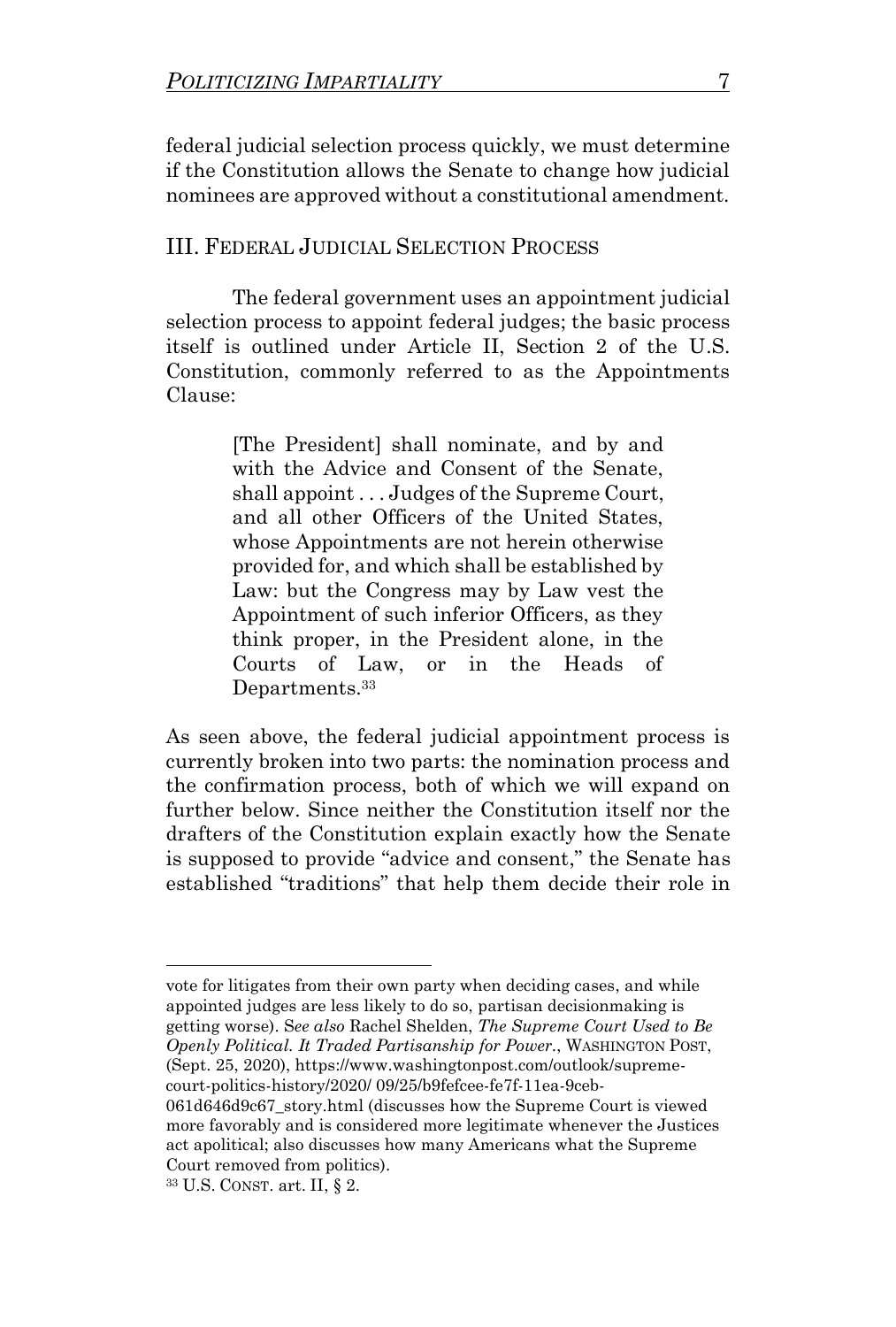the judicial selection process. <sup>34</sup> Below, we will explain the 'traditions' and tools used by the Senate during the judicial appointment process to illustrate why the current system needs to be changed.

#### A. NOMINATION PROCESS

According to the Constitution, the power to nominate a candidate for a vacancy in the federal judiciary belongs to the President alone.<sup>35</sup> As a result, the President theoretically does not have to obtain the advice of the Senate before a nomination is made and can set up any process the President wishes to choose nominees.<sup>36</sup> Presidents can consult anyone they wish when making nominations.<sup>37</sup> However, the Senate has set up processes that, while technically used after a nomination has been made, impact the nomination process itself.

The practice set up by the Senate that can impact the nomination process has been around since the first Congress and is called "senatorial courtesy."<sup>38</sup> Senatorial courtesy is the practice of requiring the President to discuss a potential nominee with the Senators of the state the nominee is from or the office is located, known as a home-state Senator.<sup>39</sup> Originally, home-state Senators had to stand on the Senate floor and declare that a nominee was "personally obnoxious" to him to alert the other Senators that he had not been consulted or was against the nominee.<sup>40</sup> Today, however, the Judicial Selection Committee uses a "blue slip," or a letter on light blue paper, to inquire if the home-state Senators were consulted and whether they approve of the nominee.<sup>41</sup>

While each Committee chair handles the blue slip process differently, the disapproval of a home-state Senator

<sup>34</sup> BETSY PALMER, CONG. RESEARCH SERV., RL31948, EVOLUTION OF THE SENATE'S ROLE IN THE NOMINATION AND CONFIRMATION PROCESS: A BRIEF HISTORY 1 (2009), https://sgp.fas.org/crs/misc/RL31948.pdf.

<sup>35</sup> *See* U.S. CONST. art. II, § 2; Hanah Metchis Volokh, *The Two* 

*Appointment Clauses: Statutory Qualifications for Federal Officers*, 10 U. PA. J. CONST. L. 745, 752 (2008).

<sup>36</sup> PALMER, *supra* note 32.

<sup>37</sup> *See* Seymour, *supra* note 7.

<sup>38</sup> Bickford, *supra* note 29.

<sup>39</sup> *Id*.

<sup>40</sup> PALMER, *supra* note 32, at 6.

<sup>41</sup> *Id*. at 7-9.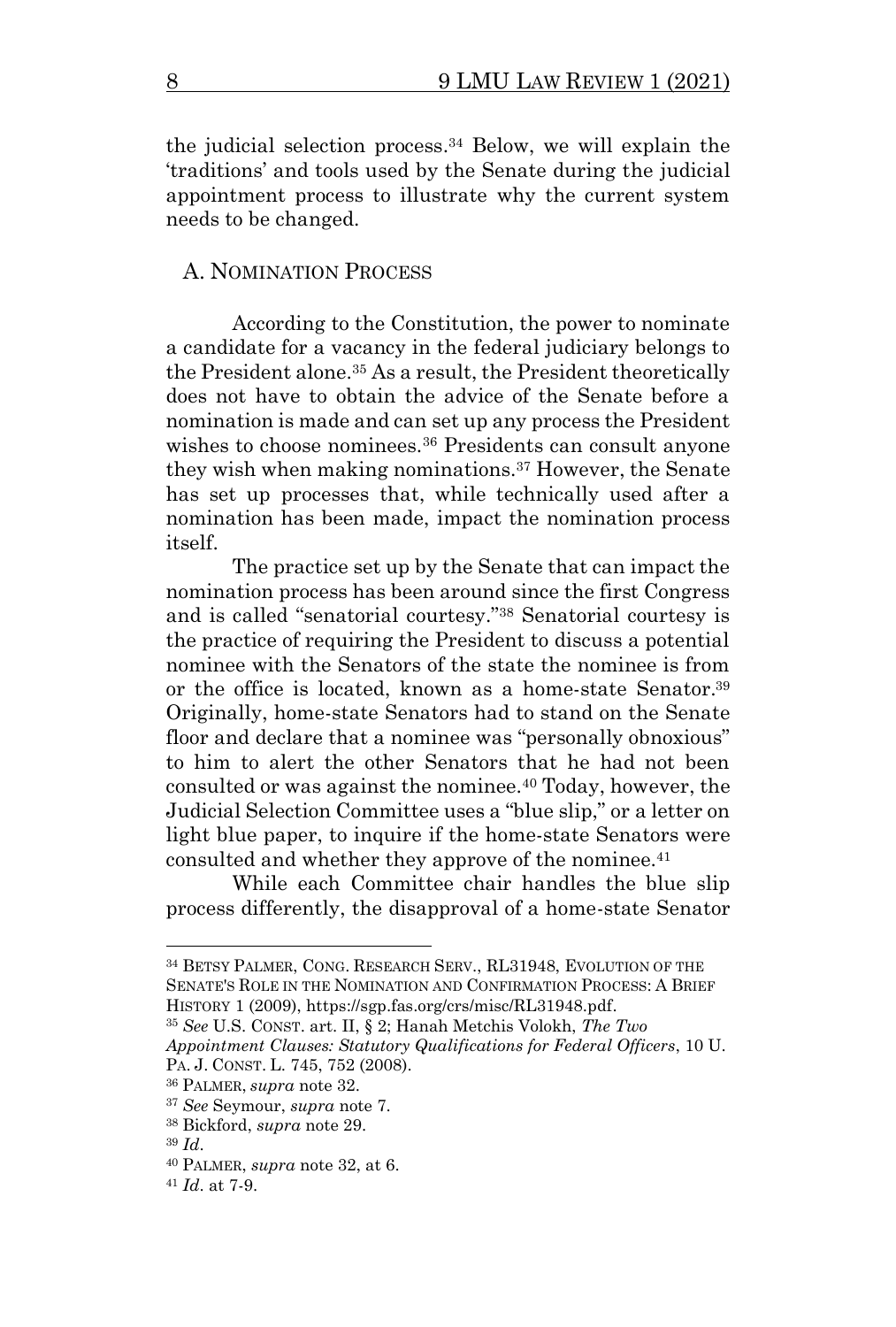frequently prevents nominees from ever coming out of the Committee.<sup>42</sup> If either Senator refuses to return the blue slip, then this is usually treated as disapproval.<sup>43</sup> Some Senators have used the threat of not returning a blue slip as a means of leverage against the President during bargaining sessions regarding legislation.<sup>44</sup> Senators do not have to give any reasons for their disapproval of a nominee.<sup>45</sup> Thus, although the President is supposed to be able to make nominations without the interference of the Senate, the President usually must confirm a potential nominee with the home-state Senators before the nomination is submitted.

#### B. CONFIRMATION PROCESS

After the President forwards a nominee to the Senate Judiciary Committee, the Senate Judiciary Committee discusses the qualifications of the nominee through questionnaires, records, interviews, and hearings.<sup>46</sup> If the Senate Judiciary Committee agrees that the candidate is qualified to fulfill the duties of a federal judge, then a report is issued to the Senate, and a vote is cast, confirming or denying the nominee.<sup>47</sup> If the nominee is confirmed, then the President may appoint the nominee to the judgeship at his discretion.<sup>48</sup> However, if the nomination is denied consent by the Senate, then the President must choose a new nominee and restart the entire process. 49

While the process seems to be straightforward on paper, the actual process is riddled with traps and pitfalls. The Appointments Clause lacks a clear definition as to the role of the Senate in providing "advice and consent" concerning presidential nominations for federal judgeships.<sup>50</sup>

<sup>47</sup> *Id*.

<sup>42</sup> *Id*.

<sup>43</sup> *Id*. at 8.

<sup>44</sup> *Id*. at 9.

<sup>45</sup> PALMER, *supra* note 32, at 8-9.

<sup>46</sup> *See* Orrin Hatch, *At Last a Look at the Facts: The Truth About the Judicial Selection Process: Each is Entitled to His Own Opinion, but Not to His Own Facts*, 11 GEO. MASON L. REV. 467, 473 (2003).

<sup>48</sup> *Id*.

<sup>49</sup> *Id*. (quoting Alexander Hamilton).

<sup>50</sup> *See* Senator Charles McC. Mathias, Jr., *Advice and Consent: The Role of the United States Senate in the Judicial Selection Process*, 54 U. CHI. L. REV. 200, 201-02 (1987).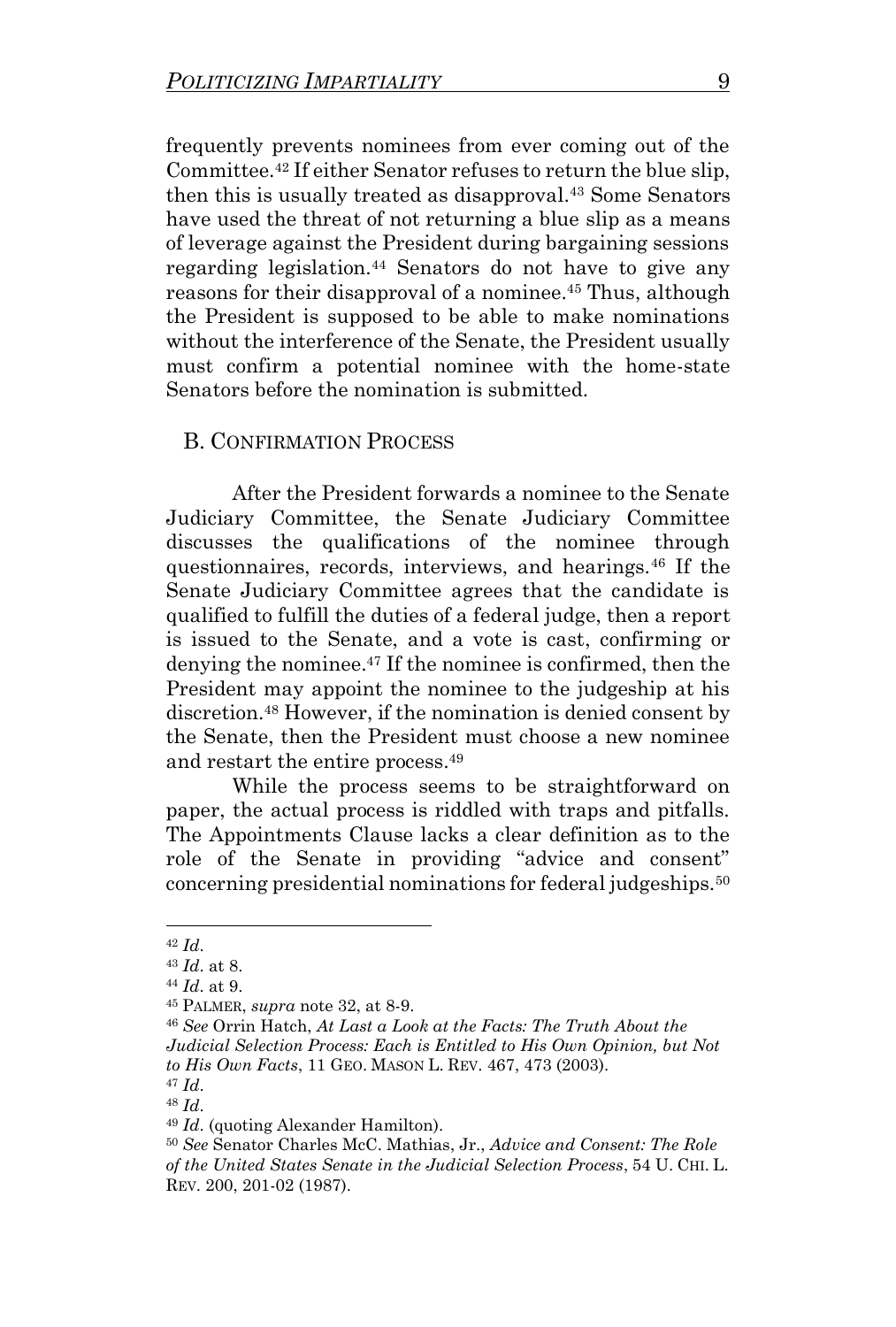As a result, the Senate has established procedures that help them in the judicial selection process.<sup>51</sup> As discussed above, the Committee can simply ignore the nominee, essentially killing the nomination before the confirmation process is even started.<sup>52</sup> If a nominee does get noticed, "Senatorial courtesy" and the "blue slip" process discussed above can kill a nominee before he or she leaves the Committee, but other dangers await a nominee that survives the "blue slip."

Aside from the Senate majority leader refusing to discuss a nominee, another procedure used to halt a nominee is the "hold," or a request by a Senator to the leader of the party to keep a nominee from being considered by the Committee or the Senate.<sup>53</sup> While holds are supposed to be in writing today, unofficial holds can be made by threatening to filibuster a nominee before the nominee is presented on the Senate floor.<sup>54</sup> Holds are used by Senators to gain political leverage over the President or another Senator ('I will release the hold on your judges if you will support my tax cut bill').<sup>55</sup>

Until 1929, there was no evidence to show that a filibuster, another well-known tactic to slow down or even block a nominee, was ever used on a nomination. <sup>56</sup> However, until that time, nomination discussions were held in a closed session.<sup>57</sup> A filibuster takes place whenever a discussion becomes so overwhelmingly long that a vote must be taken to stop the discussion, also known as cloture.<sup>58</sup> For cloture to stop a filibuster, 60% of the Senate must vote to stop the discussion, thus requiring a supermajority to confirm a filibustered nomination.<sup>59</sup> The Senate did exempt nominations of lower court judges from the filibuster in 2013 and Supreme Court nominees from the filibuster in 2017, but

<sup>51</sup> *See* PALMER, *supra* note 32.

<sup>52</sup> *See* Teter, *supra* note 7. at 292.

<sup>53</sup> *See* PALMER, *supra* note 32, at 9.

<sup>54</sup> *Id*. at 9 n.44.

<sup>55</sup> *Id*. at 9.

<sup>56</sup> *Id*. at 10.

<sup>57</sup> *Id*. at 11.

<sup>58</sup> PALMER, *supra* note 32, at 12.

<sup>59</sup> United States Senate, *About Filibusters and Cloture*,

https://www.senate.gov/about/powers-procedures/filibusters-cloture.htm (last visited July 12, 2021).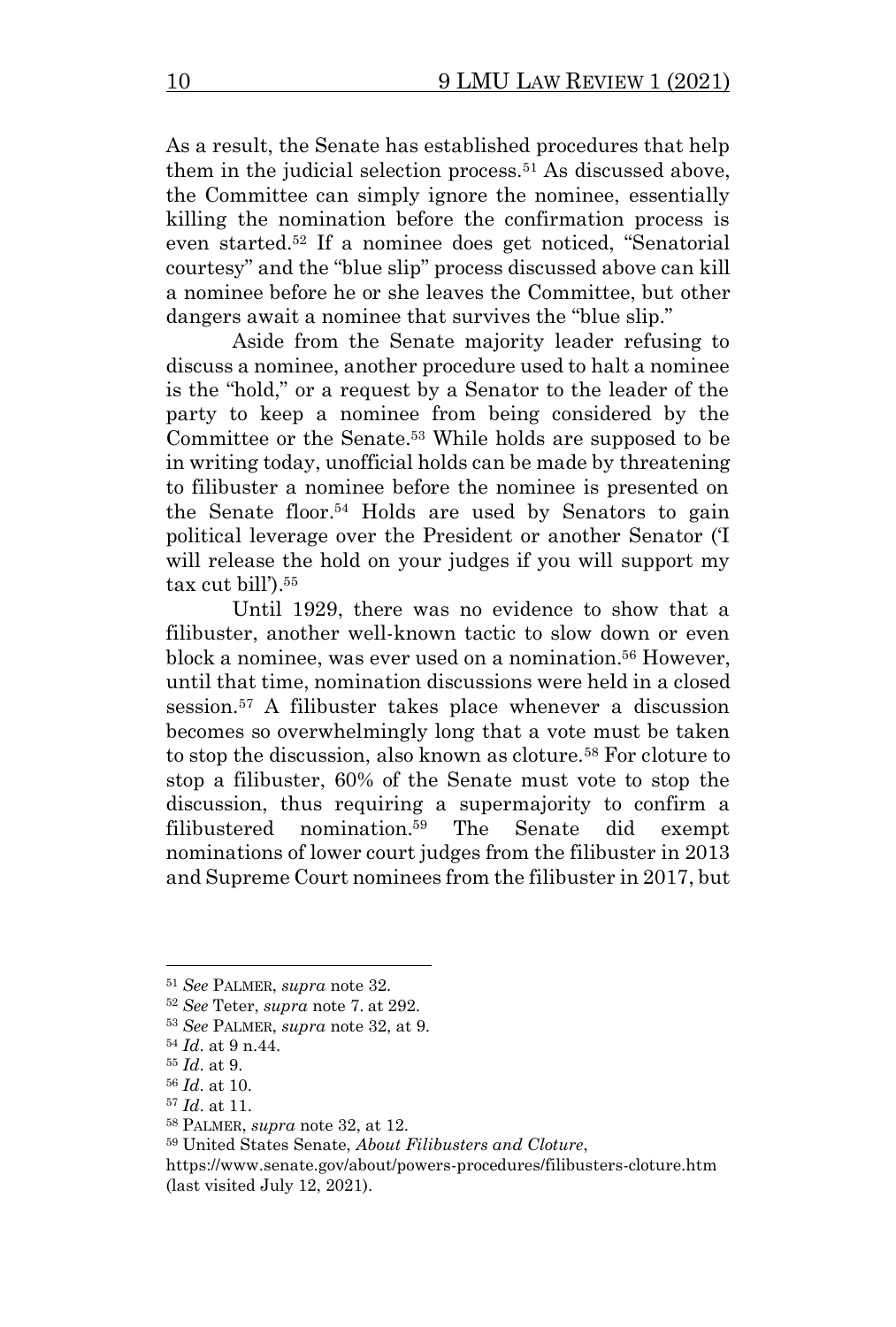the Senate can remove this exemption in the future. <sup>60</sup> This exemption also means that any party that controls 51% of the Senate can effectively confirm anyone they wish without any input from the minority party. 61

IV. ISSUES CAUSED BY THE CURRENT JUDICIAL SELECTION PROCESS

The result of the current judicial selection process has been an understaffed, overworked, and highly politicized federal judiciary that is swamped with cases and controversy. Lending to the case log backup in the system is the fact that the federal judiciary uses a complex system to judge the complexity of a case and measures the workload on the federal judiciary by the amount of new "weighted" cases each judgeship is responsible for.<sup>62</sup> The time and resources a court must devote to a case determine the "weight" of a case.<sup>63</sup> Once a case reaches a certain "weight" it is considered weighted, or difficult.<sup>64</sup> As can be seen in Table 1 below, there were a large number of new weighted cases per judgeship filed in the U.S. District Courts in 2020, and the number of cases increases almost every year.

| TABLE 1: AVERAGE WEIGHTED CASES PER JUDGESHIP  |     |  |
|------------------------------------------------|-----|--|
| <b>IN 202065</b>                               |     |  |
| Number of Judgeships                           | 673 |  |
| Average number of weighted cases per judgeship | 681 |  |
| Number of vacant judgeships                    | 70  |  |

<sup>60</sup> Jane C. Timm, *McConnell went 'Nuclear' to Confirm Gorsuch. But Democrats Changed Senate Filibuster Rules First.*, NBCNEWS (June 28, 2018, 3:15 PM), https://www.nbcnews.com/politics/donald-

trump/mcconnell-went-nuclear-confirm-gorsuch-democrats-changedsenate-filibuster-rules-n887271.

<sup>61</sup> *Id.*

<sup>62</sup> PATRICIA LOMBARD & CAROL KRAFKA, FED. JUD. CTR., 2003-2004 DISTRICT COURT CASE-WEIGHTING STUDY 1-2 (2005).

<sup>63</sup> *Id*.

<sup>64</sup> *Id*.

<sup>65</sup> ADMIN. OFFICE OF THE U.S. COURTS, *Judicial Facts and Figures 2020*, U.S. COURTS (Sept. 30, 2020), Table 6.2.

https://www.uscourts.gov/statistics-reports/judicial-facts-and-figures-2020. (The figures in Table 1 do not include unweighted cases, which are usually resolved without much time or effort, or cases transferred from previous years),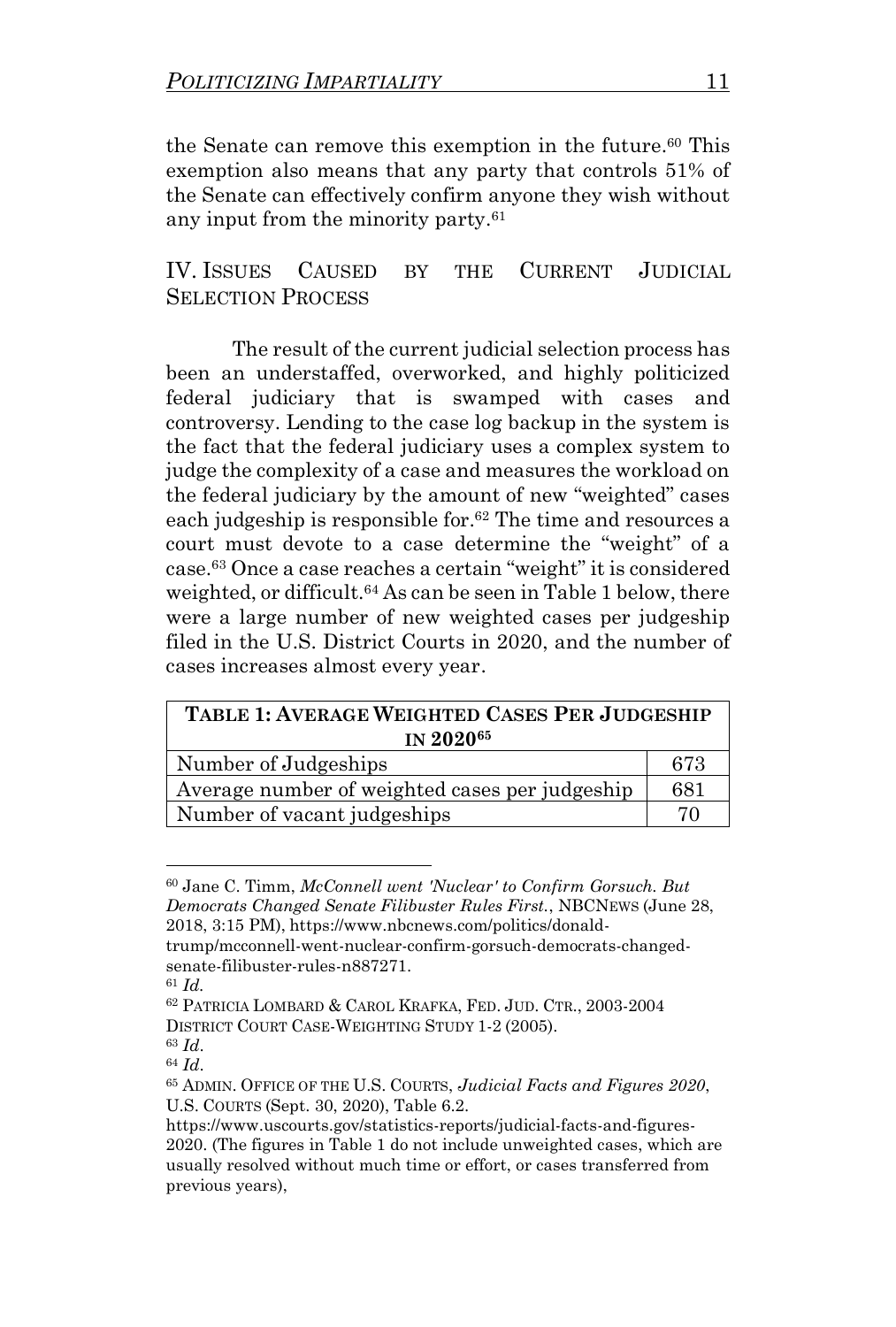| Number of filled judgeships         | 603 |
|-------------------------------------|-----|
| Weighted cases per filled judgeship | 760 |

Every case, including unweighted, or easy cases, increases the burden upon the federal courts. When these small cases combine with higher aggregates of weighted filings, they create a greater problem for districts, this is compounded when judgeships remain vacant for long periods.<sup>66</sup> For example, Texas federal courts have seen a dramatic increase in the number of cases filed in several districts with very few judges being added to the courtrooms. <sup>67</sup> One of the most drastic instances can be found in the Southern District of Texas where filings for criminal litigation climbed sixty-eight percent in 2020, after growing thirty-one percent in 2019. 68 These statistics are not unlike many other areas throughout the U.S. where the number of cases has increased but judgeships have not.

There are currently eighty-two vacancies in the federal judiciary, and as of July 28, 2021, twenty-two vacancies have nominees pending. <sup>69</sup> Out of these eighty-two vacancies, thirty-seven of them are judicial emergencies.<sup>70</sup> One vacancy listed for the Eastern District of North Carolina

<sup>66</sup> ADMIN. OFFICE OF THE U.S. COURTS, *Judicial Emergencies*, U.S. COURTS (Sept. 3, 2021), http://www.uscourts.gov/judges-judgeships/judicialvacancies/judicial-emergencies.

<sup>67</sup> ADMIN. OFFICE OF THE U.S. COURTS, *Federal Judicial Caseload Statistics 2020*, U.S. COURTS (Mar. 31, 2020),

https://www.uscourts.gov/statistics-reports/federal-judicial-caseloadstatistics-2020.

<sup>68</sup> *Id*.

<sup>69</sup> ADMIN. OFFICE OF THE U.S. COURTS, *Current Judicial Vacancies*, *supra* note 12.

<sup>70</sup> ADMIN. OFFICE OF THE U.S. COURTS, *Judicial Emergencies*, *supra* note 64. *Also see* ADMIN. OFFICE OF THE U.S. COURTS, *Judicial Emergency Definition*, U.S. COURTS, http://www.uscourts.gov/judges-

judgeships/judicial-vacancies/judicial-emergencies/judicial-emergencydefinition (last visited July 28, 2021) (For District Courts, a judicial emergency is defined as a vacancy where weighted filings are in excess of 600 per judgeship; or a vacancy that has been open for more than 18 months where weighted filings are between 430 and 600 per judgeship; or any vacancy where weighted filings exceed 800 per active judge; or any court that has only one sitting judge and multiple vacancies. For a Circuit Court, a judicial emergency is defined as a vacancy in a court with more than 700 adjusted filings per panel; or a vacancy that has been open for 18+ months with 500 to 700 adjusted filings per panel).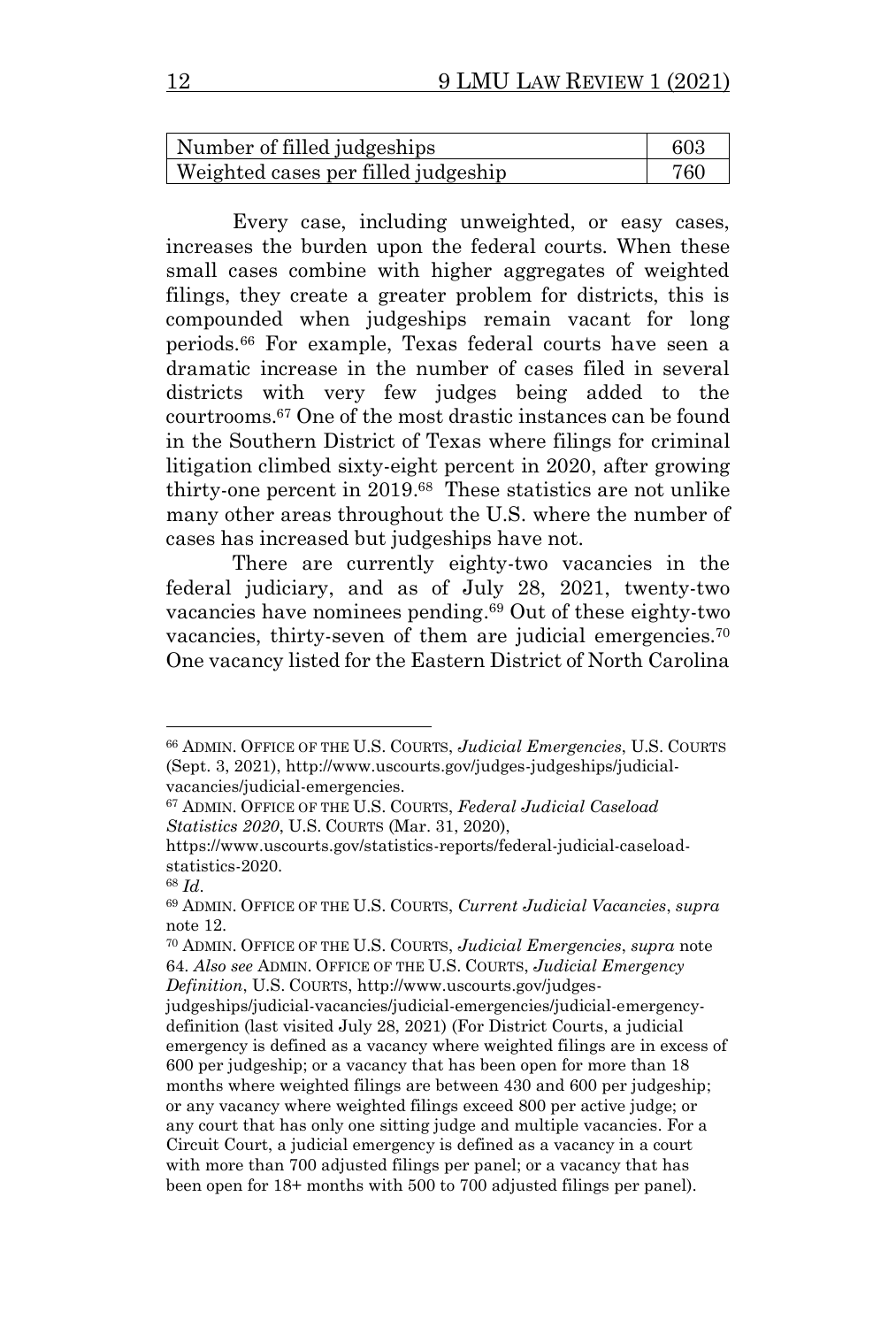was open from 2005 and was filled in 2017 – a fourteen-year gap. <sup>71</sup> The current oldest vacancy has been open since 2013.<sup>72</sup>

The fact that these vacancies are allowed to continue is a cause for concern. So why are there so many vacancies and why are they being left unfilled for so long? One possibility is that there is a problem with locating qualified individuals willing to subject themselves to the dysfunctional judicial selection process currently used by the federal government.<sup>73</sup> Another explanation, and one that seems highly plausible, is that the President, whether Republican or Democrat, is reluctant to make nominations due to the political hostility and polarization affecting Washington, particularly when it comes to the Senate judicial process. 74 Once again, we can point to the highly contentious Supreme Court nominations as a demonstration of the hostility surrounding federal appointments of judges.

In addition, the role of the Senate when advising the President seems to largely be misunderstood by the Senate. Many Senators seem to believe that the President is supposed to be advised by the Senate before a nomination is made, as demonstrated through the use of "senatorial courtesy" and blue slips by the Senate.<sup>75</sup> However, the Constitution clearly states that the Senate is only supposed to give advice and consent on which nominee should be appointed, not on who should be nominated.<sup>76</sup> The Senate does not have to give any reasons for the denial of a nominee and is free to deny for even frivolous reasons.<sup>77</sup> However, there is a way to correct all of these issues. Since the Constitution does not adequately define the role of the Senate and even the drafters of the Constitution were confused about the exact role the Senate was supposed to play, the role of the Senate can be fulfilled in multiple ways.<sup>78</sup>

<sup>71</sup> The Associated Press, *After 14 Years, Eastern North Carolina Judgeship Gets Filled*, N.C. LAWYERS WEEKLY (Dec. 6, 2019),

https://nclawyersweekly.com/2019/12/06/after-14-years-eastern-northcarolina-judgeship-gets-filled.

<sup>72</sup> ADMIN. OFFICE OF THE U.S. COURTS, *Current Judicial Vacancies*, *supra* note 12.

<sup>73</sup> *See* Friedland, *supra* note 7, at 186.

<sup>74</sup> *Id*.

<sup>75</sup> *See* PALMER, *supra* note 32, at 5-7.

<sup>76</sup> *See* U.S. CONST. art. II, § 2.

<sup>77</sup> *See* PALMER, *supra* note 32, at 7-9.

<sup>78</sup> *Id*. at 1-2.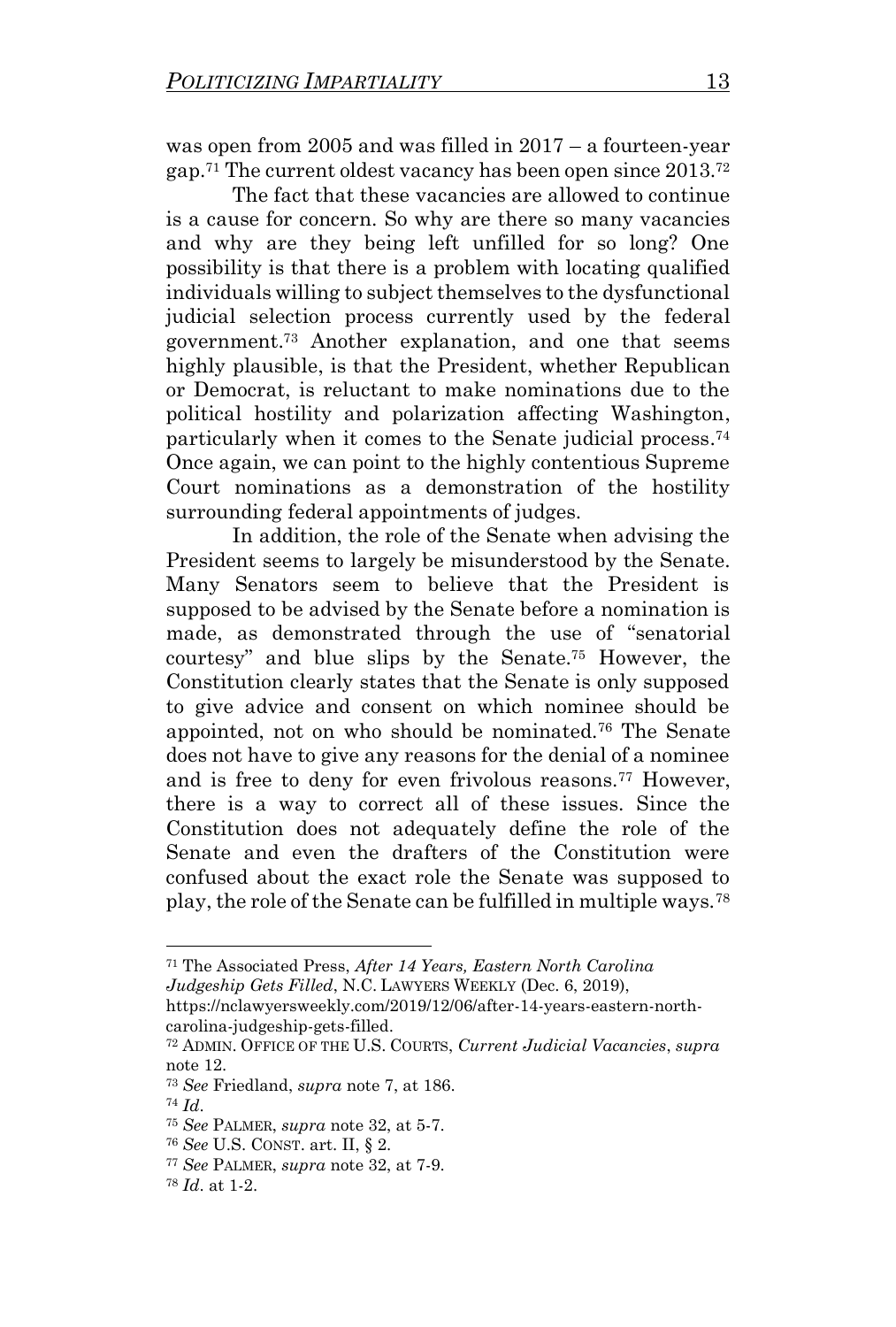### V. PROPOSED SOLUTIONS: JUDICIAL SELECTION PROCESS

To correct the issues discussed earlier, changes need to be made to the current federal judicial selection process by redefining the role of the Senate. The process needs to be streamlined and removed from the politics of Washington by either amending the Constitution, as many scholars advocate, or by reinterpreting the Appointments Clause of the Constitution.<sup>79</sup> However, the former of these solutions, amending the Constitution, is fraught with even more politically charged issues and would be extremely difficult to accomplish, only having been done twenty-seven times in the history of the United States. <sup>80</sup> The second and easier way would be to reinterpret how the judicial selection process is supposed to operate, by closely examining the current Appointments Clause to determine if changes could be made under the current language.

The language of the current Appointment Clause is ambiguous, and thus open to interpretation.<sup>81</sup> The President:

> shall nominate, and by and with the Advice and Consent of the Senate, shall appoint . . . Judges of the Supreme Court, and all other Officers of the United States, whose Appointments are not herein otherwise provided for, and which shall be established by law.<sup>82</sup>

Even the drafters of the Constitution were unsure about what the exact role of the Senate was in the Appointment Clause as is evidenced in the obscured wording

<sup>79</sup> *See generally* Shartel, *supra* note 7; O'Connell, *supra* note 7;

Friedland, *supra* note 7; Seymour, *supra* note 7; Teter, *supra* note 7.

<sup>80</sup> *See* U.S. CONST. amends. I-XXVII; Thomas Baker, *Towards a "More Perfect Union": Amending the Constitution is a Difficult Process – and That's as it Should Be*, 1.1 INSIGHTS OF L. & SOC'Y 4.

<sup>81</sup> John O. McGinnis and Peter M. Shane, *Article II, Section 2: Treaty Power and Appointments*, INTERACTIVE CONSTITUTION,

https://constitutioncenter.org/interactive-

constitution/interpretation/article-ii/clauses/346 (last visited July 28, 2021).

<sup>82</sup> U.S. CONST. art. II, § 2.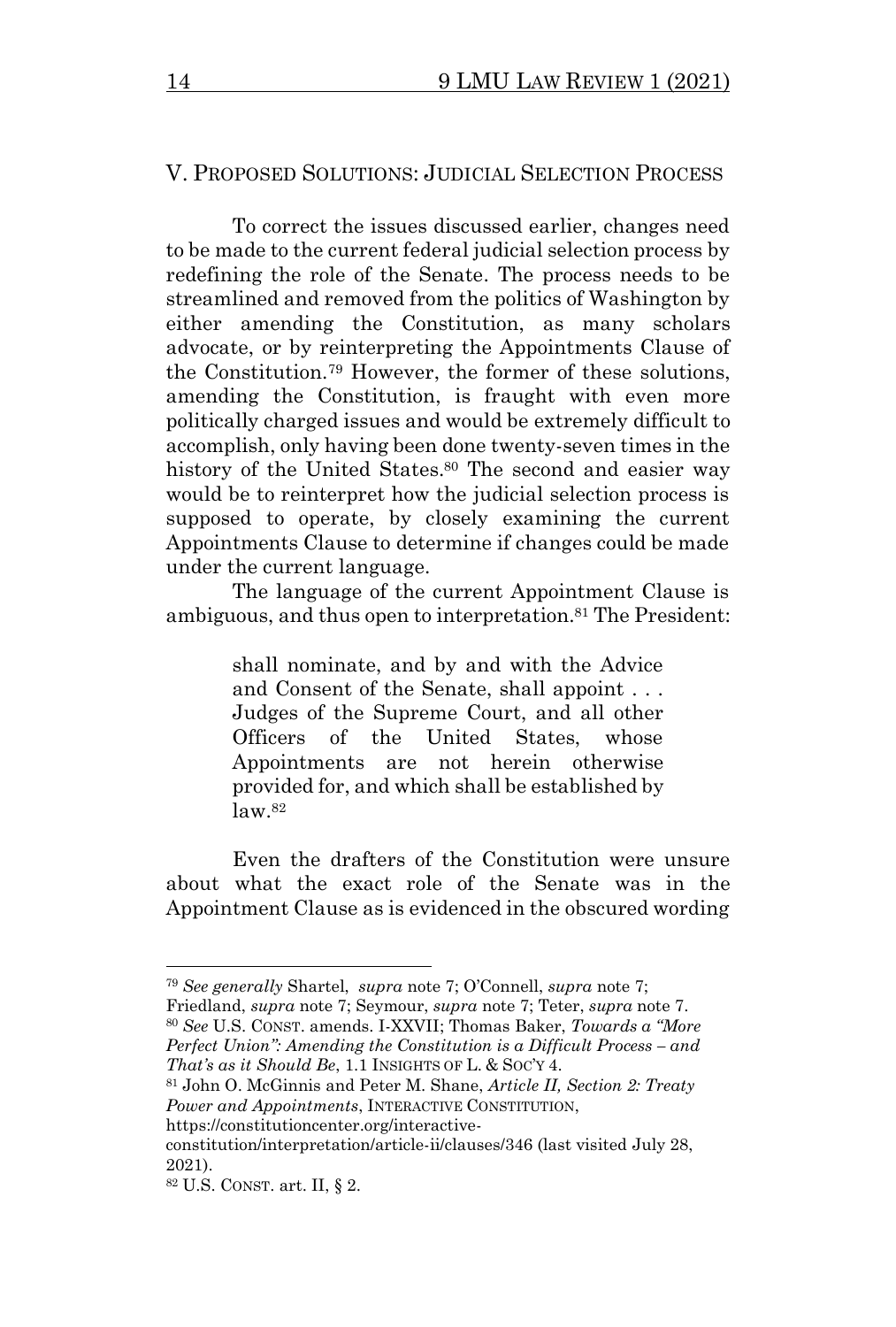above. <sup>83</sup> Alexander Hamilton made clear through his various writings that the Senate would play a minor role, essentially only providing a yes or no vote on whether a nomination should be allowed to proceed. <sup>84</sup> Conversely, John Adams was convinced that the Senate should be a major player, using politics to force the President to choose the nominees the Senate wanted.<sup>85</sup> However, while the drafters did not agree on the exact procedure to use, they did all agree that the purpose of the Appointments Clause was to ensure that only qualified individuals were appointed to vacant offices in an efficient, responsible, and accountable manner.<sup>86</sup>

The Appointments Clause was carefully structured to provide responsibility and accountability in the selection of officers, including federal judges, by creating a check on unlimited executive authority while balancing the need to quickly fill vacant offices.<sup>87</sup> Whenever a judgeship is vacant, other judges must make up the shortfall and address the gaps which oftentimes come at the expense of the taxpayers and the litigants waiting for their cases to be resolved.<sup>88</sup> The overloaded system then causes these already burdened federal judges to push cases far into the future or spend significantly less time on cases that should be given significant time and attention. This also leads to judges failing to make key rulings on cases. <sup>89</sup> As a result, their performance and judgment may suffer; this is a recipe for disaster.<sup>90</sup> For instance, one federal judge from Manhattan had 273 cases awaiting key findings.<sup>91</sup> The judge cited the "complexity of case[s]," "heavy criminal and civil caseload," and "voluminous brief/transcripts to be read" as reasons for the lack of findings within his docket.<sup>92</sup>

<sup>83</sup> *See* Teter, *supra* note 7, at 308.

<sup>84</sup> *See* PALMER, *supra* note 32, at 1-2.

<sup>85</sup> *Id*.

<sup>86</sup> *See* Teter, *supra* note 7, at 308.

<sup>87</sup> *See* Volokh, *supra* note 33. at 766-69; Carl Tobias, *Federal Judicial Selection in a Time of Divided Government*, 47 EMORY L.J. 527, 530 (1998) (quoting Alexander Hamilton).

<sup>88</sup> *See* Seymour, *supra* note 7, at 708.

<sup>89</sup> *Id*.

<sup>90</sup> *Id*.

<sup>91</sup> Benjamin Weiser, *Judge's Decisions Are Conspicuously Late*, N.Y. TIMES (Dec. 6, 2004), https://www.nytimes.com/2004/12/06/nyregion /judges-decisions-are-conspicuously-late.html. <sup>92</sup> *Id*.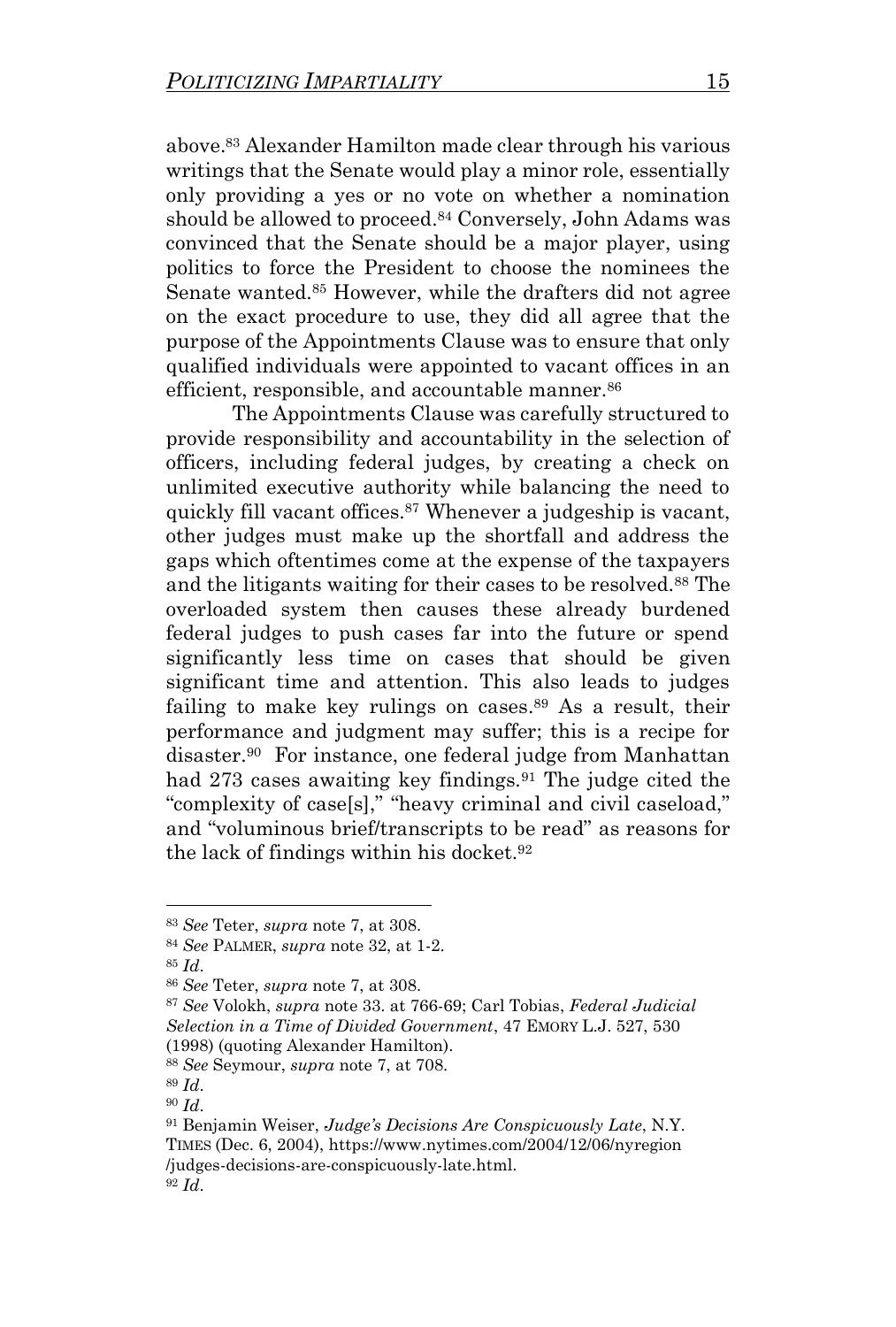The drafters understood that the seats would be filled by nepotism if no one felt tremendous responsibility for nominating quality people. <sup>93</sup> They also grasped that large groups would dilute responsibility, and thus did not want Congress, or even the Senate, as a whole filling the vacancies. <sup>94</sup> The drafters decided that one person, the President of the United States, would be the best choice to be responsible for nominating qualified individuals. <sup>95</sup> However, the drafters also wanted someone to be accountable for ensuring that the President did not abuse his appointing power, so the drafters wanted the Senate to act as a check on the President's ability to have unending power over federal judiciary appointments. 96

While the text of the Appointment Clause appears to be one solid whole, close examination, according to Hanah Volokh in her seminal work, *The Two Appointment Clauses: Statutory Qualifications for Federal Officers*, reveals that there are two Appointment Clauses in the Constitution: (1) the Confirmation Clause and (2) the Vested Appointment Clause. <sup>97</sup> Volokh demonstrates a breaking down of the Clause is necessary to fully understand how and why some government officials are chosen by department heads and why others are nominated by the President and confirmed by the Senate.

The Confirmation Appointment Clause requires that the President nominate a candidate to fill a vacant office and then obtain the "Advice and Consent of the Senate" before appointing the nominee to the vacant position.<sup>98</sup> However, since the exact means of acquiring the advice and consent of the Senate are not stated, the Senate has largely been left to determine exactly what this phrase means, resulting in disagreements between the Senate and Presidents regarding the Senate's role in the process; for example, President George Washington and the First Senate did not agree on the exact meaning of this phrase, and Washington told the

<sup>93</sup> *See* James Gauch, *The Intended Role of the Senate in Supreme Court Appointments*, 56 U. CHI. L. REV. 337, 343-46 (1989).

<sup>94</sup> *See Id*. at 350-51; THE FEDERALIST NO. 77 (Alexander Hamilton);

Seymour, *supra* note 7, at 692; Hatch, *supra* note 44, at 469-70.

<sup>95</sup> *See* Gauch, *supra* note 91, at 350-51.

<sup>96</sup> *See* Hatch, *supra* note 44, at 469-72.

<sup>97</sup> U.S. CONST. art. II, § 2. *See* Volokh, *supra* note 33, at 748-51; Gauch, *supra* note 91, at 339.

<sup>98</sup> U.S. CONST. art. II, § 2.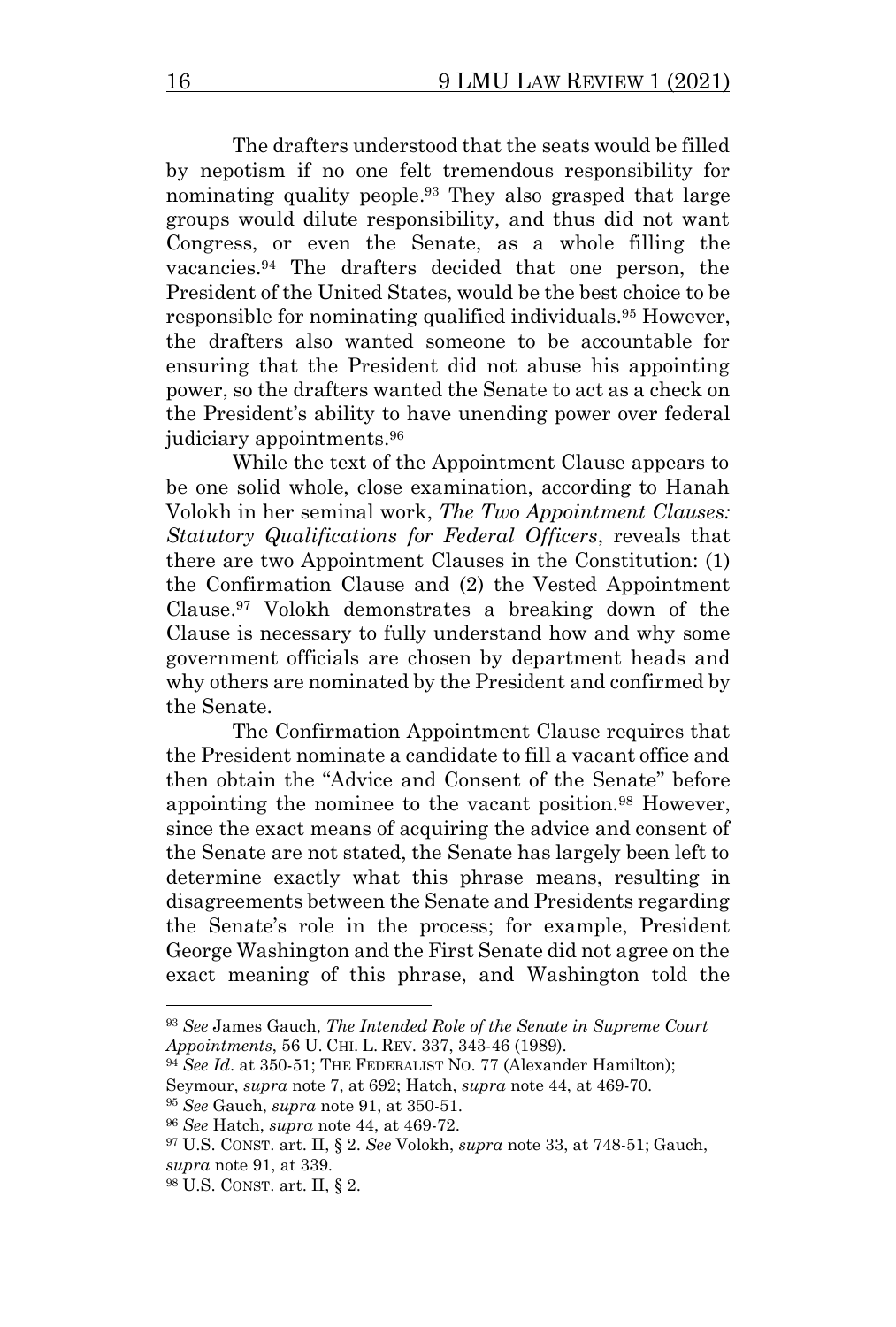Senate that they were merely a council meant to advise the President on which nominee should be appointed, not to actually make a choice.<sup>99</sup>

The Vested Appointment Clause is the other half of the Appointment Clause.<sup>100</sup> However, contrary to Volokh, it is easy to tell that the Vested Appointment Clause is connected with the last part of the Confirmation Appointment Clause.<sup>101</sup> Volokh claims that the Vested Appointment Clause begins at the colon found in the Appointment Clause. <sup>102</sup> However, close examination of the language indicates that the Vested Appointment Clause is connected to the last phrase of the Confirmation Appointment Clause, and should read as follows:

> . . . all other Officers of the United States, whose Appointments are not herein otherwise provided for, and which shall be established by Law: but the Congress may by Law vest the Appointment of such inferior Officers, as they think proper, in the President alone, in the Courts of Law, or in the Heads of Departments.<sup>103</sup>

Exactly what the drafters meant by "such inferior Officers" has been the subject of much debate over the last two centuries.<sup>104</sup> In 1878, the Supreme Court, in *United States v. Germaine*, discusses the Appointment Clause while trying to determine if a civil surgeon accused of embezzling is an officer of the United States and thus protected by statutes at the time limiting fines levied on officers. <sup>105</sup> The

<sup>99</sup> *See* George Washington, Sentiments Expressed to the Senate Committee at a Second Conference on the Mode of Communications Between the President and the Senate on Treaties and Nominations (August 10, 1789), *in* 30 THE WRITINGS OF GEORGE WASHINGTON FROM THE ORIGINAL MANUSCRIPT SOURCES, 1745-1799 377 (John C. Fitzpatrick ed., 1931-44).

<sup>100</sup> *See* Volokh, *supra* note 33, at 759-60.

<sup>101</sup> *See* United States v. Germaine, 99 U.S. 508, 510 (1878). *But see* Volokh, *supra* note 33, at 759-60.

<sup>102</sup> *See* Volokh, *supra* note 33, at 759-60.

<sup>103</sup> U.S. Const. art. II, § 2.

<sup>104</sup> According to Black's Law Dictionary, an "inferior officer" is "an officer who is subordinate to another officer." *Officer*, BLACK'S LAW DICTIONARY (11th ed. 2019).

<sup>105</sup> *See* Germaine, 99 U.S. at 508-12.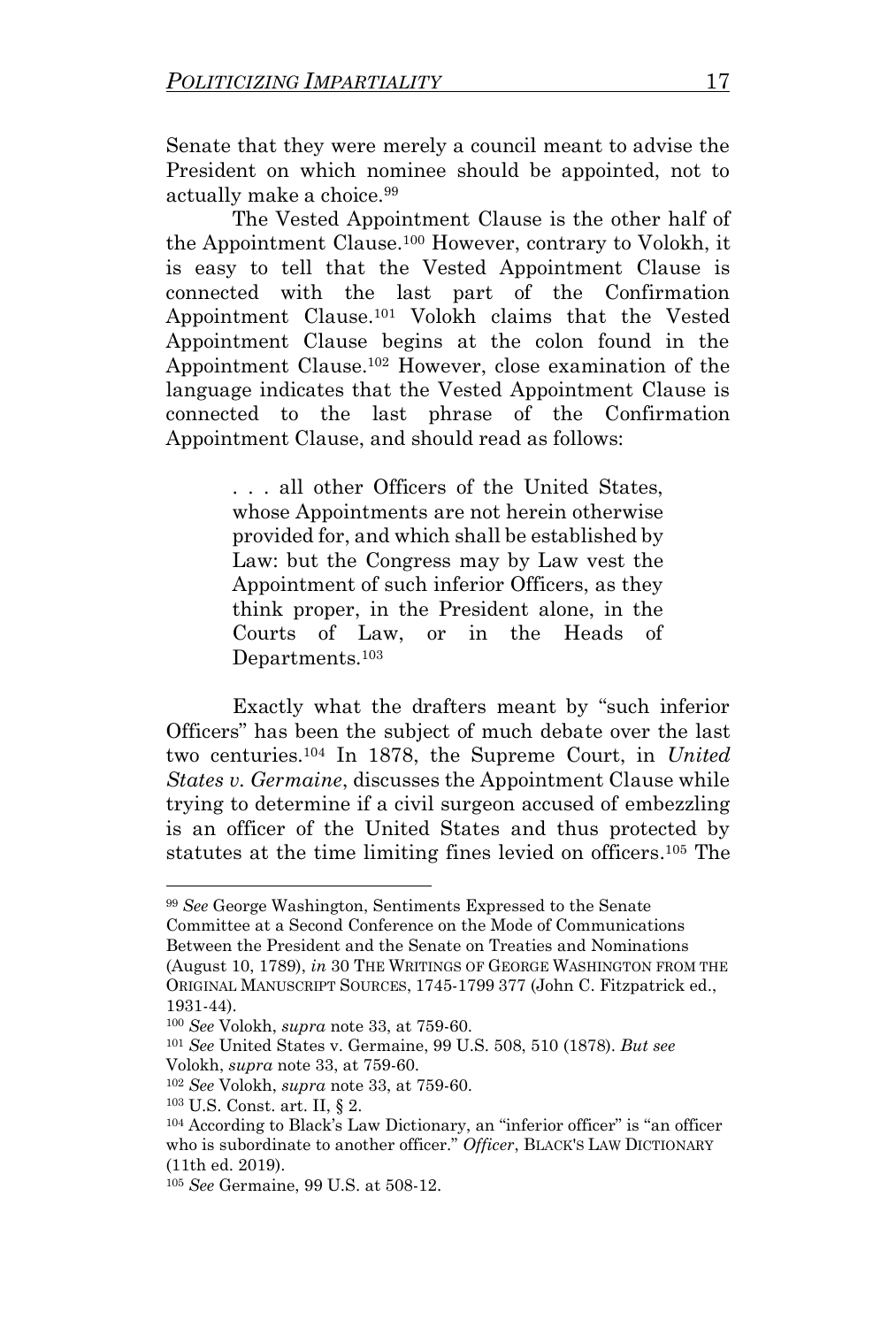Supreme Court held that the Constitution has two different classes of officers: superior and inferior.<sup>106</sup> During the discussion regarding the Appointment Clause, the Supreme Court stated that "officers inferior to those specially mentioned" in the Appointment Clause fall under the Vested Appointment Clause.<sup>107</sup> There are other factors to determine if a government employee is an officer, such as the duties of the position must be continuous and permanent.<sup>108</sup> However, only the President, courts of law, and heads of departments can have the vested authority to appoint someone to be an inferior officer.<sup>109</sup> By attaching the phrase "such inferior Officers" to the last category of the Confirmation Appointment Clause, it becomes clear that the specifically enumerated officers are superior, as also stated by the Supreme Court in *Germaine*, and that "such inferior Officers" refers to the last category of "all other Officers of the United States." 110

Using this analysis, Supreme Court Justices are superior officers since they are specifically enumerated in the Confirmation Appointment Clause, and thus must be confirmed by the Senate. <sup>111</sup> Lower federal judges are not specifically enumerated in the Confirmation Appointment Clause, so they would fall into the "all other Officers of the United States."<sup>112</sup> Also, all lower court judges are subordinate to and overseen by the Supreme Court, thus making them inferior to the Supreme Court.<sup>113</sup> Since the President currently appoints the lower federal judges to the bench and all federal judges have life tenure, we can safely state that they are Officers of the United States. Also, since lower federal judges are not specifically enumerated in the Appointment Clause, using the reasoning in *Germaine*, lower federal court judges must be inferior officers.

Congress can decide how inferior officers are to be chosen and can allow for others besides the President, courts

<sup>106</sup> *Id*. at 510.

<sup>107</sup> *Id*.

<sup>108</sup> *Id*. at 511-12.

<sup>109</sup> *Id*. at 510.

<sup>110</sup> *See* Germaine, 99 U.S. at 510.

 $111$  U.S. CONST. art. II, § 2.

<sup>112</sup> *Id*.

<sup>113</sup> *See* ADMIN. OFFICE OF THE U.S. COURTS, *Court Role and Structure*, U.S. COURTS, http://www.uscourts.gov/about-federal-courts/court-role-andstructure (last visited Sept. 10, 2021).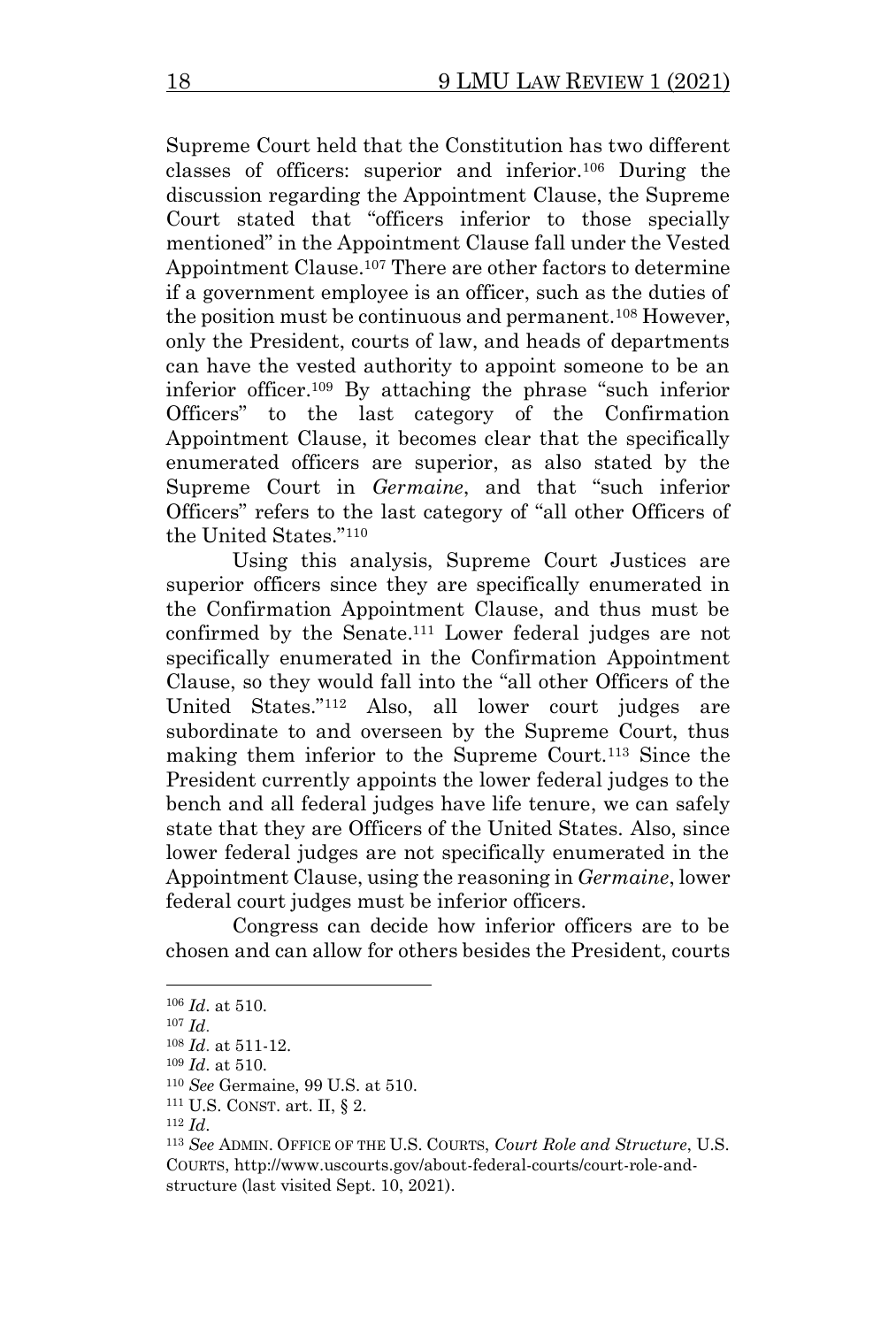of law, or heads of departments to appoint these officers.<sup>114</sup> Once Congress decides to use the Vested Appointment Clause, the Confirmation Appointment Clause no longer applies, and the Senate will no longer have a voice in the process.<sup>115</sup> However, Congress does have the right to specify the qualifications of officers appointed under the Vested Appointment Clause and to revoke the usage of the Vested Appointment Clause at any time. 116

Our idea to correct the problems with the federal judicial selection process is to reinterpret exactly what is meant by "Advice and Consent of the Senate" and to make use of the Vested Appointment Clause to streamline and improve the selection of federal judges. <sup>117</sup> The Senate currently defines what "Advice and Consent of the Senate" means, but even the Senate is not sure what their actual role in the process is.<sup>118</sup>

Further, to make the system more effective, the role of the Senate must be redefined in a way that eliminates all the issues plaguing the federal judicial selection process. We propose we return to a system that resembles the original process created by the drafters. We will accomplish this goal by changing the Senate's role in the judicial selection process, thereby eliminating many of the obstacles to the process added by the Senate in the last 200 years.

#### VI. PROPOSED CHANGES: SUPREME COURT LEVEL

While the Supreme Court does not have the same problems as the rest of the federal judiciary regarding vacancies, the problem is becoming more pronounced, with nominations taking longer amounts of time to pass through the Senate for the entire federal judiciary.<sup>119</sup> Before the nomination of Merrick Garland, most vacancies on the Supreme Court were filled relatively quickly, with less than ten going over 100 days, while the longest vacancy lasted 125

<sup>114</sup> U.S. CONST. art. II, § 2. *See* Volokh, *supra* note 33, at 759-60.

 $115$  U.S. CONST. art. II, § 2.

<sup>116</sup> *See* Volokh, *supra* note 33, at 759-62.

<sup>117</sup> U.S. CONST. art. II, § 2.

<sup>118</sup> *See* PALMER, *supra* note 32, at 4-5.

<sup>119</sup> *See* Charles R. Shipan & Megan L. Shannon, *Delaying Justice(s): A Duration Analysis of Supreme Court Confirmations*, 47 AM. J. OF POL. SCI. 654, 655 (2003).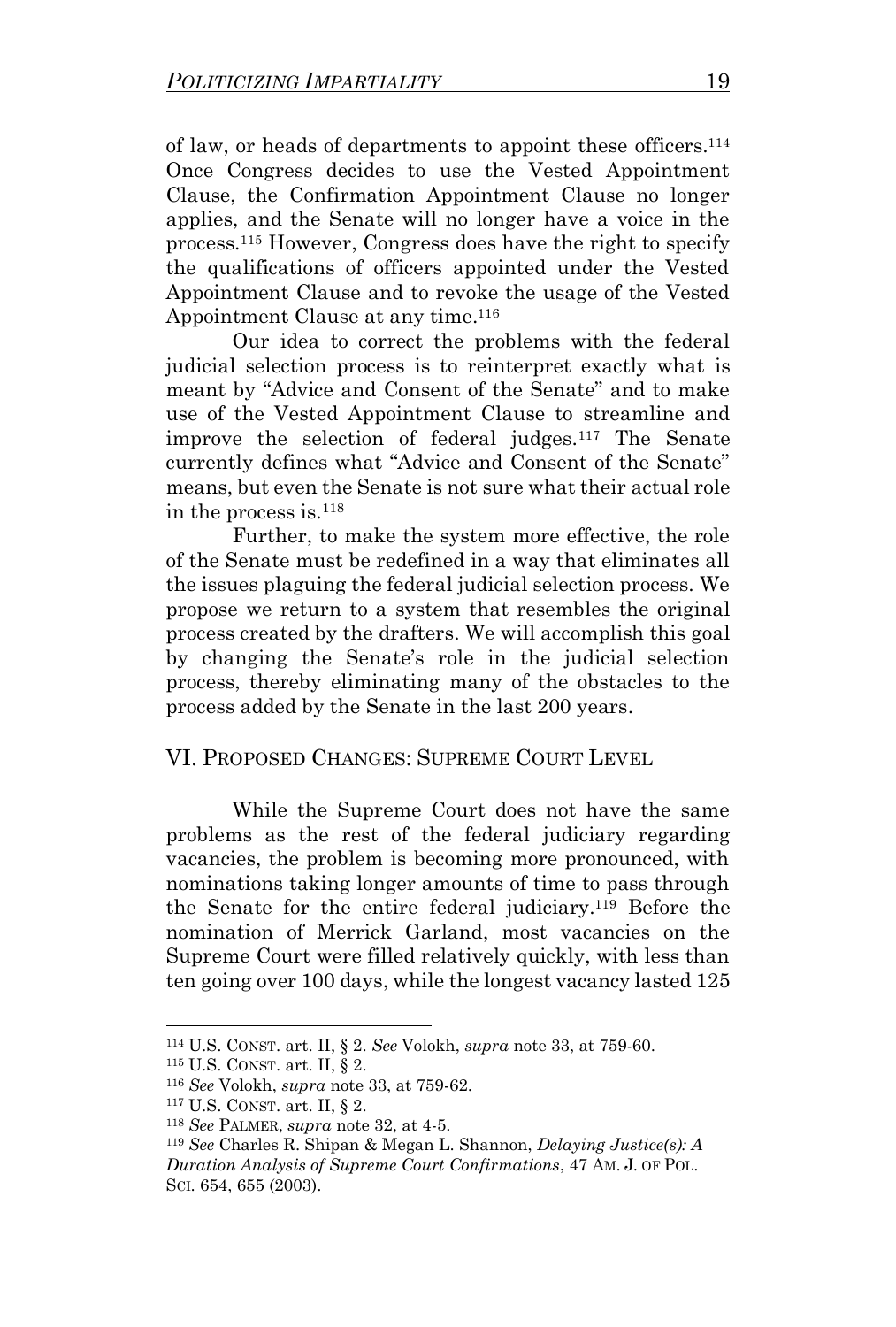days. <sup>120</sup> However, that changed when Republican Senators succeeded in blocking President Obama's nominee for the seat vacated by the death of Antonin Scalia in early 2016, citing that it should be held off until after the upcoming election. <sup>121</sup> This precedent has opened the door for the Senate in the future to prolong nominees to the Supreme Court.

As has already been discussed, Supreme Court Justices are superior officers of the United States because they are specifically enumerated in the Confirmation Appointment Clause. Therefore, they must be appointed with the consent of the Senate. However, we can reinterpret exactly what "Advice and Consent of the Senate" means.<sup>122</sup> Since the drafters wanted a small body of people confirming nominees for appointments and the Constitution does not say that the entire Senate must vote to confirm a nominee, my recommendation is that we allow the Senate Judiciary Committee to confirm the nominees directly with oversight from the entire Senate.

When the Constitution was written, the Senate was much smaller than today with only thirteen colonies. Since the Constitution only allows two Senators from each state, there was a maximum total of only twenty-six Senators at the time the Constitution was ratified.<sup>123</sup> The Constitution only requires that a quorum, or a majority of Senators elected, be present to conduct business, so the Senate could begin conducting business as soon as the fourteenth Senator arrived.<sup>124</sup> Thus, the drafters of the Constitution were comfortable with the idea of a governmental body consisting of as few as fourteen people deciding whether or not a nominee should be appointed.

We would set the Senate Judiciary Committee as a fourteen-member bipartisan committee consisting of seven Senators from each party.<sup>125</sup> These fourteen members would be presided over by the Vice President, who would not get a

<sup>120</sup> *See Id*.

<sup>121</sup> Jena McGregor, *The Absurdity of the Debate Over Replacing Scalia*, WASH. POST, (Feb. 16, 2016), https://www.washingtonpost.com/news/onleadership/wp/2016/02/16/the-absurdity-of-the-debate-over-replacingscalia-2/.

 $122$  U.S. CONST. art. II, § 2.

<sup>123</sup> U.S. CONST. art. I, § 3.

<sup>124</sup> U.S. CONST. art. I, § 5.

 $125$  This is equal to a quorum needed by the Senate to conduct business when the Constitution was ratified.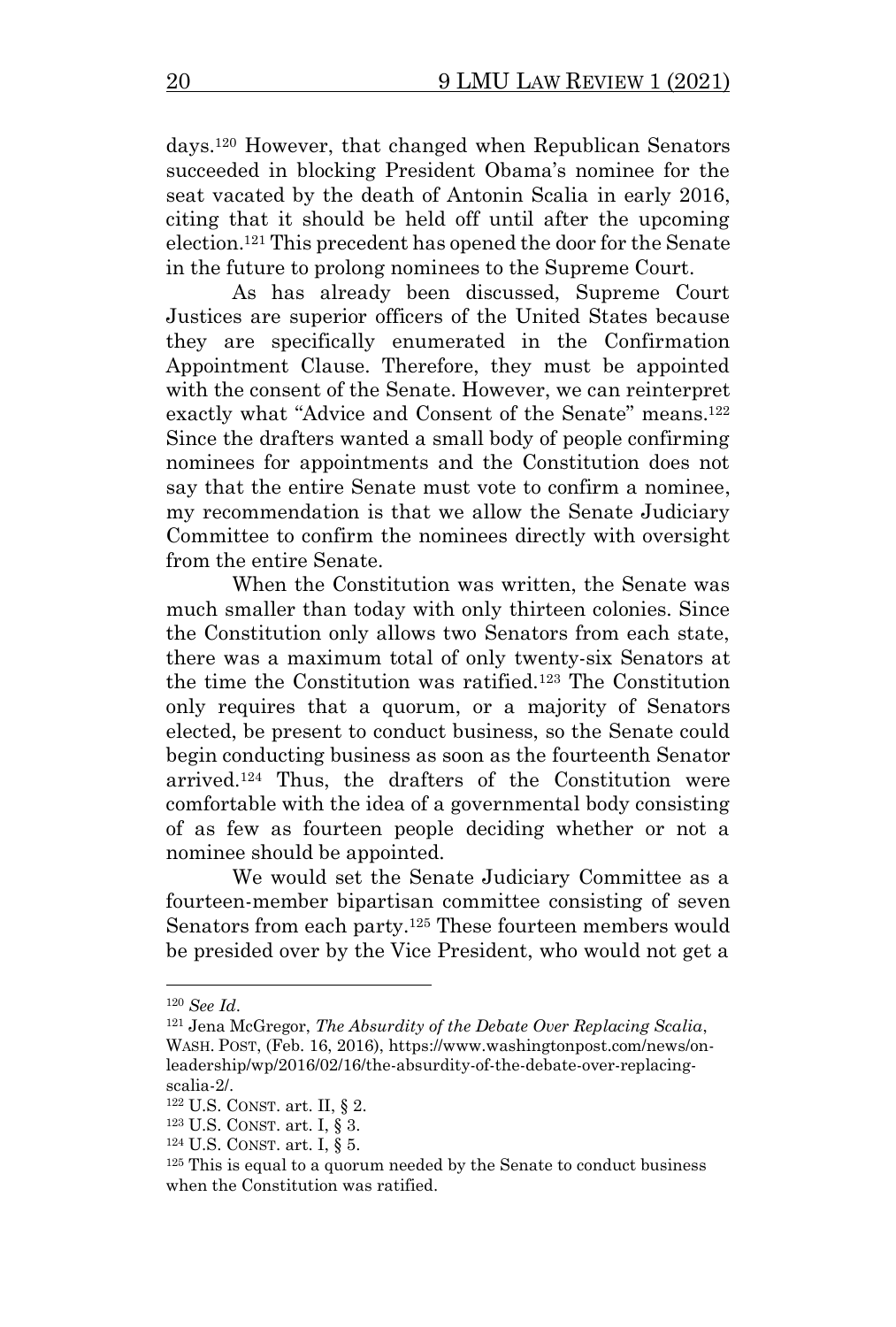vote and would be unable to take part in the discussions. Until a nominee is appointed or denied by the committee, committee members will be required to attend committee meetings for at least eight hours per day with no more than a twelve-hour break between sessions unless the full Senate is in session. Attendance during these sessions would be mandatory. A tie after sixty days of discussion would result in the Vice President casting the deciding vote, thus providing the committee members with an incentive to discuss each nomination and provide legitimate reasons for or against the nominee to swing votes.

The Committee would have sixty days to decide on each nominee and must vote on every nominee. Once the vote is cast, each member must provide a reason for his or her vote. These reasons will be transmitted to the President to advise him or her as to what action should be taken.<sup>126</sup> Doing so would fulfill the "advice" requirement in the Appointment Clause. If a nominee is confirmed by the Committee, then a report will be issued to the Senate as a whole. The Senate will then have ten days to declare a confirmation void by a vote, thus providing the entire Senate with the ability to vote on confirmation. At least sixty Senators must agree to void the confirmation. Senators who vote to void a nominee must provide either an oral or written explanation to the President to fulfill the Senate's duty to "advise" the President. Explanations made privately must be made public after forty-five days. Making explanations public forces Senators to feel accountable for the decisions they make during the confirmation process. Filibusters and holds would not be allowed on nominee confirmations, eliminating these obstacles from the confirmation process. If the Senate has not voided a confirmation after ten days, the President will be free to appoint the individual to the nominated position. Since the Vice President will be heading the committee, nominations will be almost guaranteed to be acted on by the Senate Judiciary Committee.

A. CONSTITUTIONALITY OF PROPOSED ACTION

<sup>126</sup> If the nomination is denied, then the President should consider the advice he or she has been given before selecting another nominee. Presidents would still be able to consult with whomever they choose about potential nominees.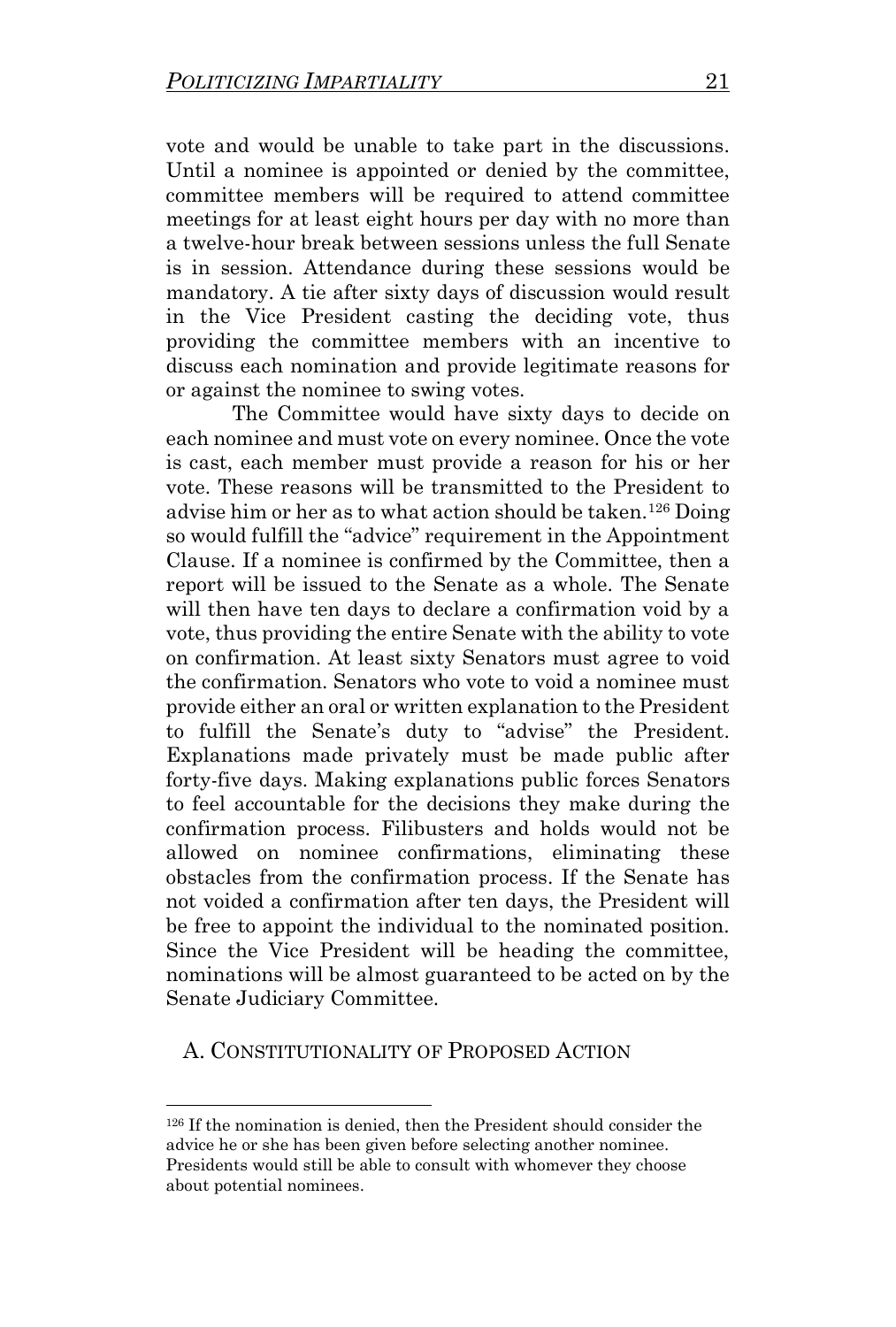The Senate set a precedent that the entire Senate is not required to vote to deny a nomination whenever they allow a nomination to die in the Committee. This should also be true for confirmation. In *Nixon v. United States*, the Supreme Court held that the Senate as a whole does not have to sit for an impeachment proceeding, just so long as the entire Senate is informed and votes at the end.<sup>127</sup> However, unlike the Appointment Clause, the Constitution explicitly states that the Senate as a whole must vote on impeachments since it requires a two-thirds vote to impeach.<sup>128</sup> In *Nixon*, the Supreme Court reasoned that if the drafters of the Constitution wanted any restrictions other than the ones in the Constitution, then they would have been listed in the Constitution. <sup>129</sup> However, this language is conspicuously missing in connection with the consent responsibility of the Senate.<sup>130</sup> Working on the reasoning in *Nixon*, if the drafters of the Constitution wanted the full Senate to have to vote on a nomination, they would have specified that in the Appointment Clause by specifying that a majority of Senators had to consent. Since all the other Senate procedures, such as holds, blue slips, and filibusters, are not actually powers given to the Senate, but simply procedural processes created by the Senate, they can be changed or restricted at any time.

### B. HOW OUR PROPOSED METHOD CORRECTS THE PROBLEMS WITH THE JUDICIAL SELECTION PROCESS REGARDING SUPREME COURT NOMINEES

Judicial independence is one of the main reasons why the drafters made the judicial branch equal with the executive and legislative branches in the federal government.<sup>131</sup> The drafters did not want political ideology or gratitude to a particular President or Senator influencing the decisions of federal judges.<sup>132</sup> Instead, the drafters

<sup>127</sup> 506 U.S. 224, 230 (1993).

<sup>128</sup> U.S. CONST. art. I, § 3.

<sup>129</sup> *See* Nixon, 506 U.S. at 230.

<sup>130</sup> U.S. CONST. art. II, § 2.

<sup>131</sup> *See* ADMIN. OFFICE OF THE U.S. COURTS, *Types of Cases*, *supra* note 6.

<sup>132</sup> *See* Laura E. Little, *Loyalty, Gratitude, and the Federal Judiciary*, 44 AM. U. L. REV. 699, 711-12 (1995).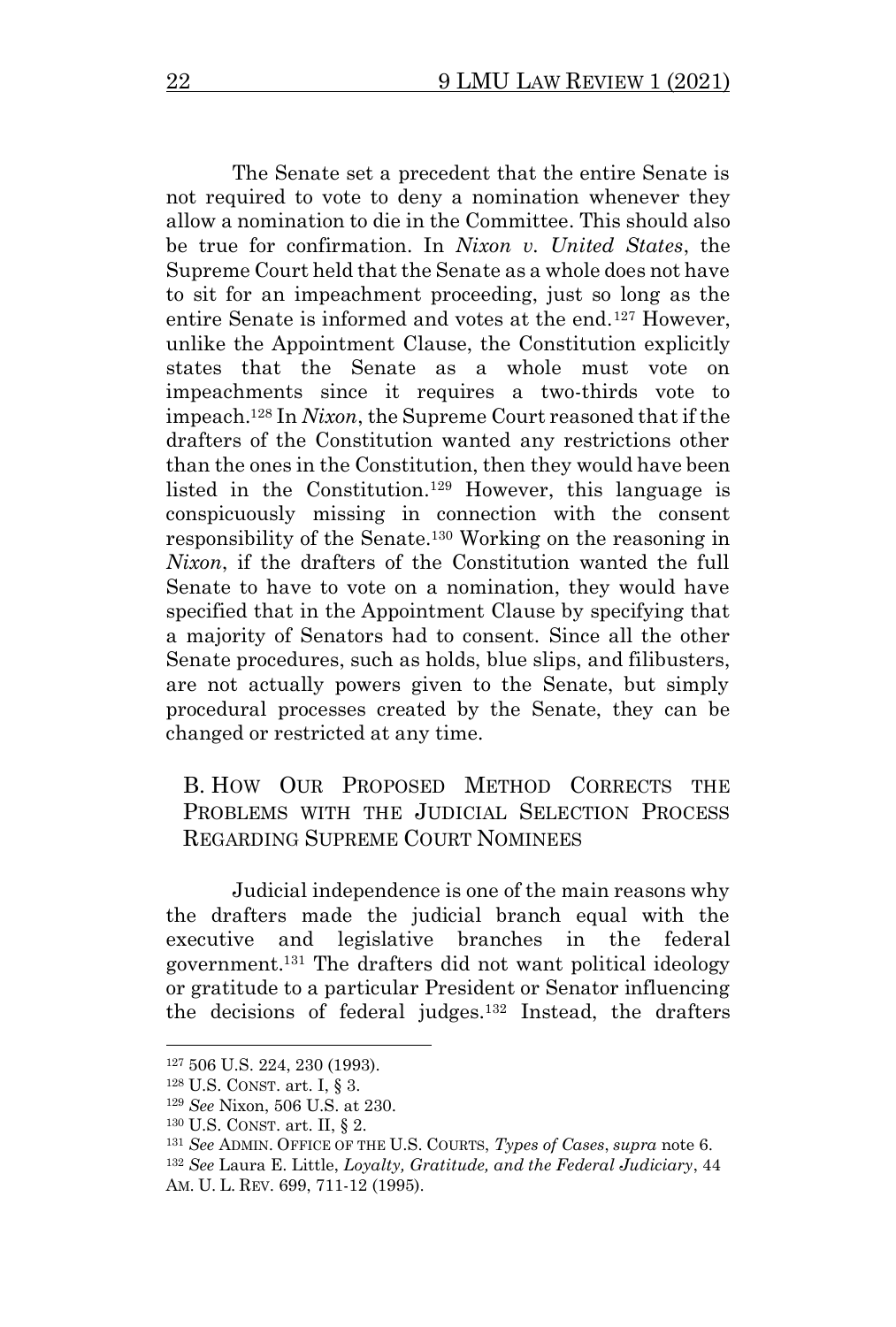wanted the federal judiciary to make decisions based on the laws of the land, not on the whim of politics or the passions of the masses.<sup>133</sup> Also, by lowering the number of people to the original size of a quorum when the Constitution was ratified, each member of the Senate Judiciary Committee will feel more pressure to fulfill the duties given to the Senate under the Appointment Clause while providing the accountability sought by the drafters. Finally, setting a time limit on when a vote must be cast for each nominee would force the Committee to move nominations forward instead of sitting on them for years.

## VII. CHANGES FOR THE LOWER FEDERAL COURTS

As for correcting the issues with the lower federal courts, the above method would work. However, we have a much simpler solution. As discussed earlier, inferior judges are not specifically enumerated in the Appointment Clause, have life tenure, and are inferior to Supreme Court Justices, and thus are "inferior officers." As a result, instead of redefining the role of the Senate, we would remove the Senate entirely by using the Vested Appointment Clause to vest the power to appoint inferior judges in the Chief Justice of the Supreme Court with the consent of four of the other eight Supreme Court Justices. Since the Vested Appointment Clause allows Congress to vest the appointing authority in the "Courts of Law" for inferior officers, vesting the authority to appoint District Judges and Court of Appeals Justices to the Supreme Court would be completely constitutional.

Nominating authority would be placed in the hands of each district court and U.S. Court of Appeals to nominate their replacements. The courts themselves would be in a better position to determine the best-qualified candidates since they work with attorneys from their districts daily and would have more of an incentive to nominate a replacement quickly to fill any vacancies. We would again give the Supreme Court a time limit to confirm and appoint lower court judges to ensure that there are no significant delays in filling a vacant judgeship. However, Congress would be able to set qualification standards to ensure that individuals

<sup>133</sup> *See Id*.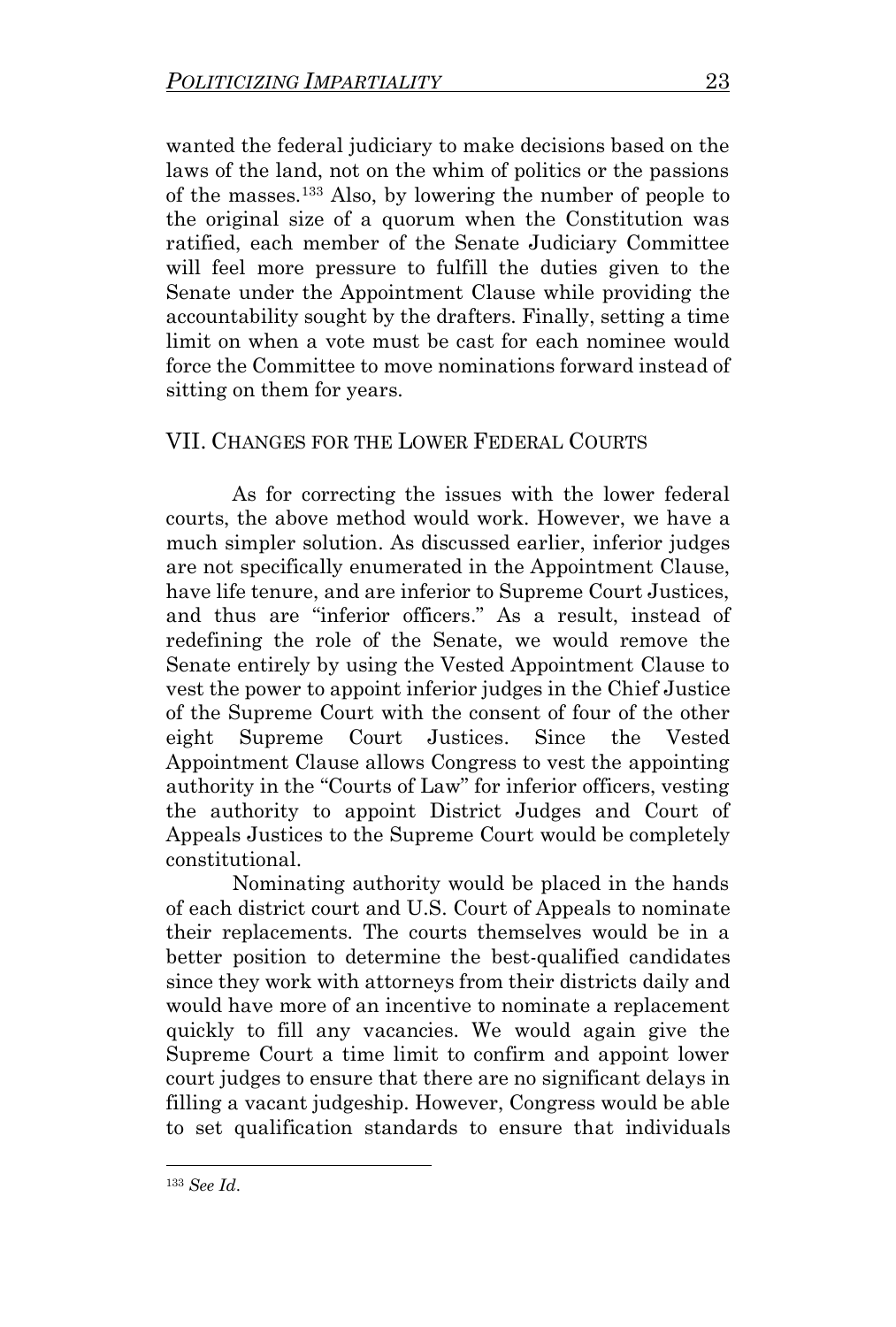nominated were at least minimally qualified to hold the vacant judgeship.

We would also give the Supreme Court the ability to increase judgeships with the consent of the Senate Judiciary Committee. Using the Committee as a check on this ability would ensure that the Supreme Court has legitimate reasons for increasing judgeships. Of course, Congress could also specify by statute what factors must be considered before a new judgeship can be created, and Congress would have to approve any additional funding needed by the judiciary because of the new judgeships. Having both abilities would further insulate the courts from politics by removing the legislature and the executive from the process of selecting and appointing federal judges.

Some people may claim that the Supreme Court would not have the time to appoint individuals to these vacant judgeships. However, the Supreme Court on average hears less than 100 cases a year, which gives them less than one case every three and a half days. Currently, there are only 82 vacancies in the federal judiciary. <sup>134</sup> Out of all the federal judiciary, the Supreme Court has the smallest caseload. Even if the Supreme Court used two days per case, they would have more than enough days left in the year to fill all the outstanding vacancies. Based on these observations, the Supreme Court should have no difficulty finding the time to fill the current vacant judgeships and future vacancies.

#### VIII. CONCLUSION

As we have discussed, the problems with the federal judicial selection process can be resolved when we examine the actual problems with the process and isolate the causes, most of which stem from how the process has been structured by the Senate and all the procedural means of delaying and killing a nomination possessed by the Senate. The ability of the Senate to use these tools to gain political leverage over the President does not reflect the drafters' original intentions behind the Appointment Clause.

<sup>134</sup> ADMIN. OFFICE OF THE U.S. COURTS, *Current Judicial Vacancies*, *supra* note 12.